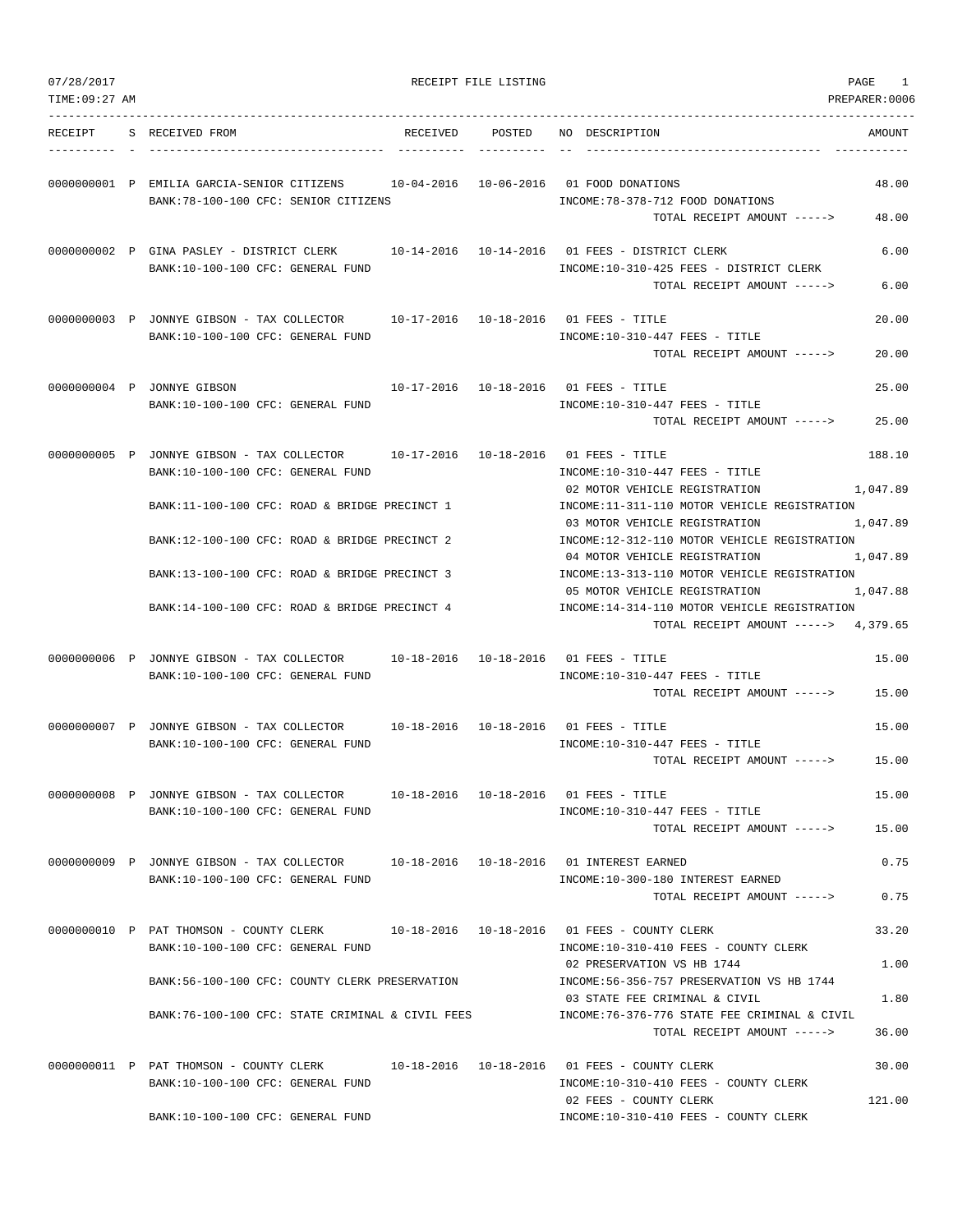TIME:09:27 AM PREPARER:0006 --------------------------------------------------------------------------------------------------------------------------------- RECEIPT S RECEIVED FROM RECEIVED POSTED NO DESCRIPTION AMOUNT ---------- - ----------------------------------- ---------- ---------- -- ----------------------------------- ----------- 0000000011 Continued 50.00 COUNTY CLERK ARCHIVE FEES 50.00 BANK:50-100-100 CFC: COUNTY CLERK ARCHIVES FUND INCOME:50-350-750 COUNTY CLERK ARCHIVE FEES 04 COUNTY CLERK PRESERVATION FEES 52.00 BANK:56-100-100 CFC: COUNTY CLERK PRESERVATION INCOME:56-356-756 COUNTY CLERK PRESERVATION FEES 05 COURTHOUSE SECURITY FEES 5.00 BANK:66-100-100 CFC: COURTHOUSE SECURITY INCOME:66-366-766 COURTHOUSE SECURITY FEES TOTAL RECEIPT AMOUNT -----> 258.00 0000000012 P PAT THOMSON - COUNTY CLERK 10-18-2016 10-18-2016 01 FEES - COUNTY CLERK 92.75 BANK:10-100-100 CFC: GENERAL FUND INCOME:10-310-410 FEES - COUNTY CLERK 02 COUNTY CLERK ARCHIVE FEES 30.00 BANK:50-100-100 CFC: COUNTY CLERK ARCHIVES FUND INCOME:50-350-750 COUNTY CLERK ARCHIVE FEES 03 COUNTY CLERK PRESERVATION FEES 30.00 BANK:56-100-100 CFC: COUNTY CLERK PRESERVATION INCOME:56-356-756 COUNTY CLERK PRESERVATION FEES 04 COURTHOUSE SECURITY FEES 3.00 BANK:66-100-100 CFC: COURTHOUSE SECURITY INCOME:66-366-766 COURTHOUSE SECURITY FEES TOTAL RECEIPT AMOUNT -----> 155.75 0000000013 P PAT THOMSON - COUNTY CLERK 10-18-2016 10-18-2016 01 FEES - COUNTY CLERK 186.00 BANK:10-100-100 CFC: GENERAL FUND INCOME:10-310-410 FEES - COUNTY CLERK 02 COUNTY CLERK ARCHIVE FEES 160.00 BANK:50-100-100 CFC: COUNTY CLERK ARCHIVES FUND INCOME:50-350-750 COUNTY CLERK ARCHIVE FEES 03 COUNTY CLERK PRESERVATION FEES 160.00 BANK:56-100-100 CFC: COUNTY CLERK PRESERVATION INCOME:56-356-756 COUNTY CLERK PRESERVATION FEES 04 COURTHOUSE SECURITY FEES 16.00 BANK:66-100-100 CFC: COURTHOUSE SECURITY **INCOME:66-366-766 COURTHOUSE SECURITY FEES** TOTAL RECEIPT AMOUNT -----> 522.00 0000000014 P PAT THOMSON - COUNTY CLERK 10-18-2016 10-18-2016 01 FEES - COUNTY CLERK 45.75 BANK:10-100-100 CFC: GENERAL FUND INCOME:10-310-410 FEES - COUNTY CLERK TOTAL RECEIPT AMOUNT -----> 45.75 0000000015 P PAT THOMSON - COUNTY CLERK 10-18-2016 10-18-2016 01 FEES - COUNTY CLERK 75.12 BANK:10-100-100 CFC: GENERAL FUND SANK:10-310-410 FEES - COUNTY CLERK 02 PRESERVATION VS HB 1744 2.00 BANK:56-100-100 CFC: COUNTY CLERK PRESERVATION INCOME:56-356-757 PRESERVATION VS HB 1744 03 STATE FEE CRIMINAL & CIVIL 3.63 BANK:76-100-100 CFC: STATE CRIMINAL & CIVIL FEES INCOME:76-376-776 STATE FEE CRIMINAL & CIVIL 04 FEES - COUNTY CLERK 133.00 BANK:10-100-100 CFC: GENERAL FUND INCOME:10-310-410 FEES - COUNTY CLERK 05 COUNTY CLERK ARCHIVE FEES 50.00 BANK:50-100-100 CFC: COUNTY CLERK ARCHIVES FUND INCOME:50-350-750 COUNTY CLERK ARCHIVE FEES 06 COUNTY CLERK PRESERVATION FEES 52.75 BANK:56-100-100 CFC: COUNTY CLERK PRESERVATION INCOME:56-356-756 COUNTY CLERK PRESERVATION FEES 07 COURTHOUSE SECURITY FEES 5.00 BANK:66-100-100 CFC: COURTHOUSE SECURITY INCOME:66-366-766 COURTHOUSE SECURITY FEES TOTAL RECEIPT AMOUNT -----> 321.50 0000000016 P PAT THOMSON - COUNTY CLERK 10-18-2016 10-18-2016 01 FEES - COUNTY CLERK 78.92 BANK:10-100-100 CFC: GENERAL FUND INCOME:10-310-410 FEES - COUNTY CLERK 02 PRESERVATION VS HB 1744 2000 1.00 BANK:56-100-100 CFC: COUNTY CLERK PRESERVATION INCOME:56-356-757 PRESERVATION VS HB 1744 03 STATE FEE CRIMINAL & CIVIL 1.83 BANK:76-100-100 CFC: STATE CRIMINAL & CIVIL FEES INCOME:76-376-776 STATE FEE CRIMINAL & CIVIL 04 FEES - COUNTY CLERK 95.00 BANK:10-100-100 CFC: GENERAL FUND  $INCOME:10-310-410$  FEES - COUNTY CLERK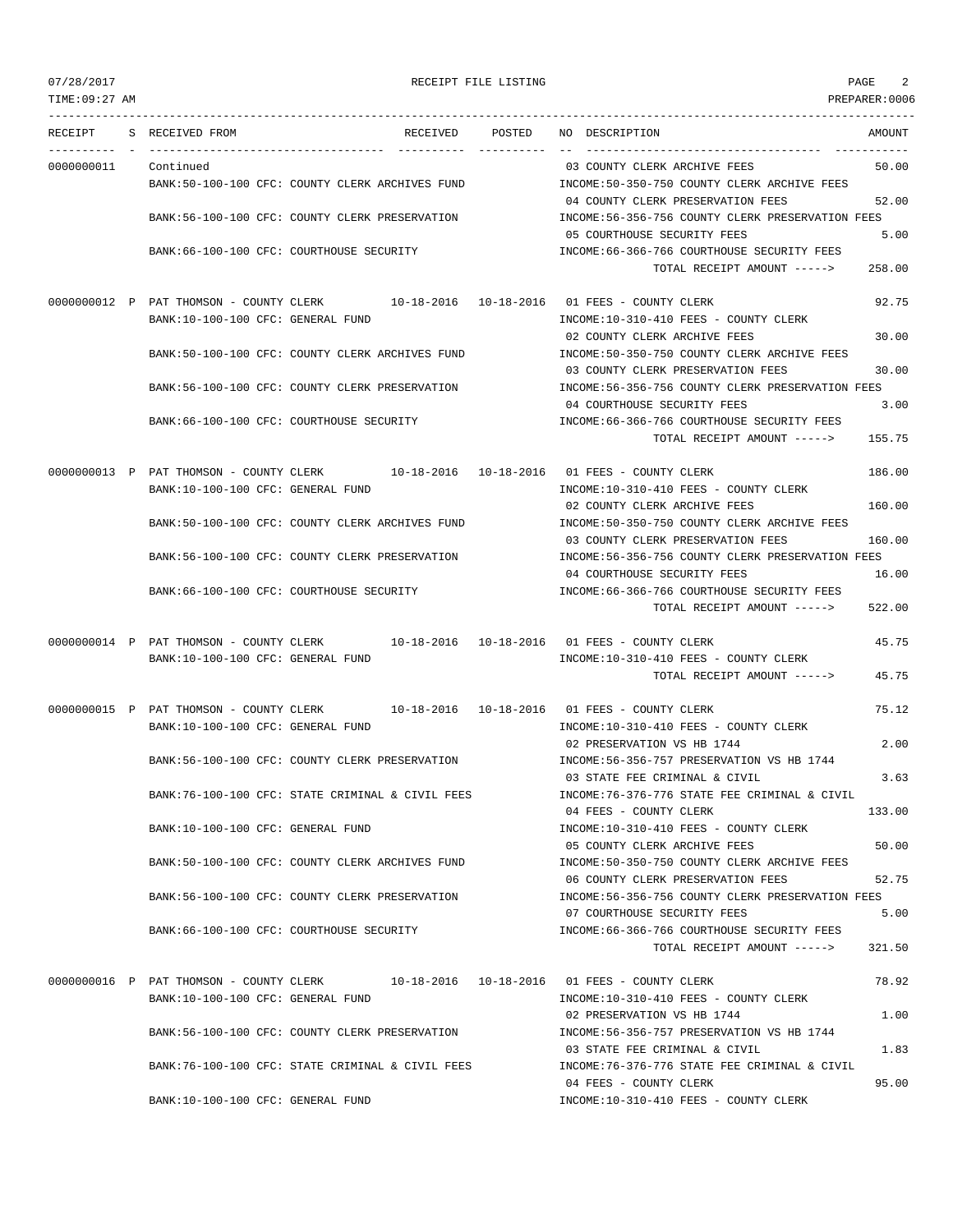TIME:09:27 AM PREPARER:0006 --------------------------------------------------------------------------------------------------------------------------------- RECEIPT S RECEIVED FROM RECEIVED POSTED NO DESCRIPTION AMOUNT ---------- - ----------------------------------- ---------- ---------- -- ----------------------------------- ----------- 0000000016 Continued 05 COUNTY CLERK ARCHIVE FEES 30.00 BANK:50-100-100 CFC: COUNTY CLERK ARCHIVES FUND INCOME:50-350-750 COUNTY CLERK ARCHIVE FEES 06 COUNTY CLERK PRESERVATION FEES 30.00 BANK:56-100-100 CFC: COUNTY CLERK PRESERVATION INCOME:56-356-756 COUNTY CLERK PRESERVATION FEES 07 COURTHOUSE SECURITY FEES 3.00 BANK:66-100-100 CFC: COURTHOUSE SECURITY INCOME:66-366-766 COURTHOUSE SECURITY FEES TOTAL RECEIPT AMOUNT -----> 239.75 0000000017 P PAT THOMSON - COUNTY CLERK 10-20-2016 10-20-2016 01 FEES - COUNTY JUDGE 6.00 BANK:10-100-100 CFC: GENERAL FUND INCOME:10-310-400 FEES - COUNTY JUDGE 02 FEES - COUNTY CLERK 214.00 BANK:10-100-100 CFC: GENERAL FUND INCOME:10-310-410 FEES - COUNTY CLERK 03 FEES - SHERIFF 100.00 BANK:10-100-100 CFC: GENERAL FUND **INCOME:10-310-455 FEES - SHERIFF** 04 RECORDS PRESERVATION FEES 600 000 BANK:30-100-100 CFC: COURT RECORDS PRES FUND INCOME:30-330-730 RECORDS PRESERVATION FEES 05 COUNTY CLERK ARCHIVE FEES 50.00 BANK:50-100-100 CFC: COUNTY CLERK ARCHIVES FUND INCOME:50-350-750 COUNTY CLERK ARCHIVE FEES 06 JUDICIAL TRAINING FEES 5.00 BANK:53-100-100 JUDICIAL TRAINING FUND INCOME:53-353-753 JUDICIAL TRAINING FEES 07 COUNTY CLERK PRESERVATION FEES 40.00 BANK:56-100-100 CFC: COUNTY CLERK PRESERVATION INCOME:56-356-756 COUNTY CLERK PRESERVATION FEES 08 LAW LIBRARY FEES 35.00 BANK:60-100-100 CFC: LAW LIBRARY INCOME:60-360-760 LAW LIBRARY FEES 09 COURTHOUSE SECURITY FEES 9.00 BANK:66-100-100 CFC: COURTHOUSE SECURITY **INCOME:66-366-766 COURTHOUSE SECURITY FEES** 10 COUNTY PRESERVATION FEES 5.00 BANK:68-100-100 CFC: COUNTY PRESERVATION INCOME:68-368-768 COUNTY PRESERVATION FEES 11 GUARDIANSHIP 20.00 BANK:76-100-100 CFC: STATE CRIMINAL & CIVIL FEES INCOME:76-376-702 GUARDIANSHIP 12 STATE FEE CRIMINAL & CIVIL 10.00 BANK:76-100-100 CFC: STATE CRIMINAL & CIVIL FEES INCOME:76-376-776 STATE FEE CRIMINAL & CIVIL 13 STATE FEE CRIMINAL & CIVIL 40.00 BANK:76-100-100 CFC: STATE CRIMINAL & CIVIL FEES INCOME:76-376-776 STATE FEE CRIMINAL & CIVIL 14 STATE FEE CRIMINAL & CIVIL 5.00 BANK:76-100-100 CFC: STATE CRIMINAL & CIVIL FEES INCOME:76-376-776 STATE FEE CRIMINAL & CIVIL 15 STATE FEE CRIMINAL & CIVIL 30.00 BANK:76-100-100 CFC: STATE CRIMINAL & CIVIL FEES INCOME:76-376-776 STATE FEE CRIMINAL & CIVIL 16 STATE FEE CRIMINAL & CIVIL 42.00 BANK:76-100-100 CFC: STATE CRIMINAL & CIVIL FEES INCOME:76-376-776 STATE FEE CRIMINAL & CIVIL TOTAL RECEIPT AMOUNT -----> 621.00 0000000018 P PAT THOMSON - COUNTY CLERK 10-20-2016 10-20-2016 01 FEES - COUNTY CLERK 229.36 BANK:10-100-100 CFC: GENERAL FUND INCOME:10-310-410 FEES - COUNTY CLERK 02 FEES - COUNTY ATTORNEY 10.50 BANK:10-100-100 CFC: GENERAL FUND INCOME:10-310-440 FEES - COUNTY ATTORNEY 03 FEES - SHERIFF 10.50 BANK:10-100-100 CFC: GENERAL FUND **INCOME:10-310-455 FEES - SHERIFF** 04 C&D COURT TECH FEES 1.68 BANK:33-100-100 CFC: C&D COURT TECHNOLOGY FUND INCOME:33-333-733 C&D COURT TECH FEES 05 COUNTY CLERK ARCHIVE FEES 67.00 BANK:50-100-100 CFC: COUNTY CLERK ARCHIVES FUND INCOME:50-350-750 COUNTY CLERK ARCHIVE FEES

> 06 COUNTY CLERK PRESERVATION FEES 68.05 BANK:56-100-100 CFC: COUNTY CLERK PRESERVATION INCOME:56-356-756 COUNTY CLERK PRESERVATION FEES 07 PRESERVATION VS HB 1744 4.00 BANK:56-100-100 CFC: COUNTY CLERK PRESERVATION INCOME:56-356-757 PRESERVATION VS HB 1744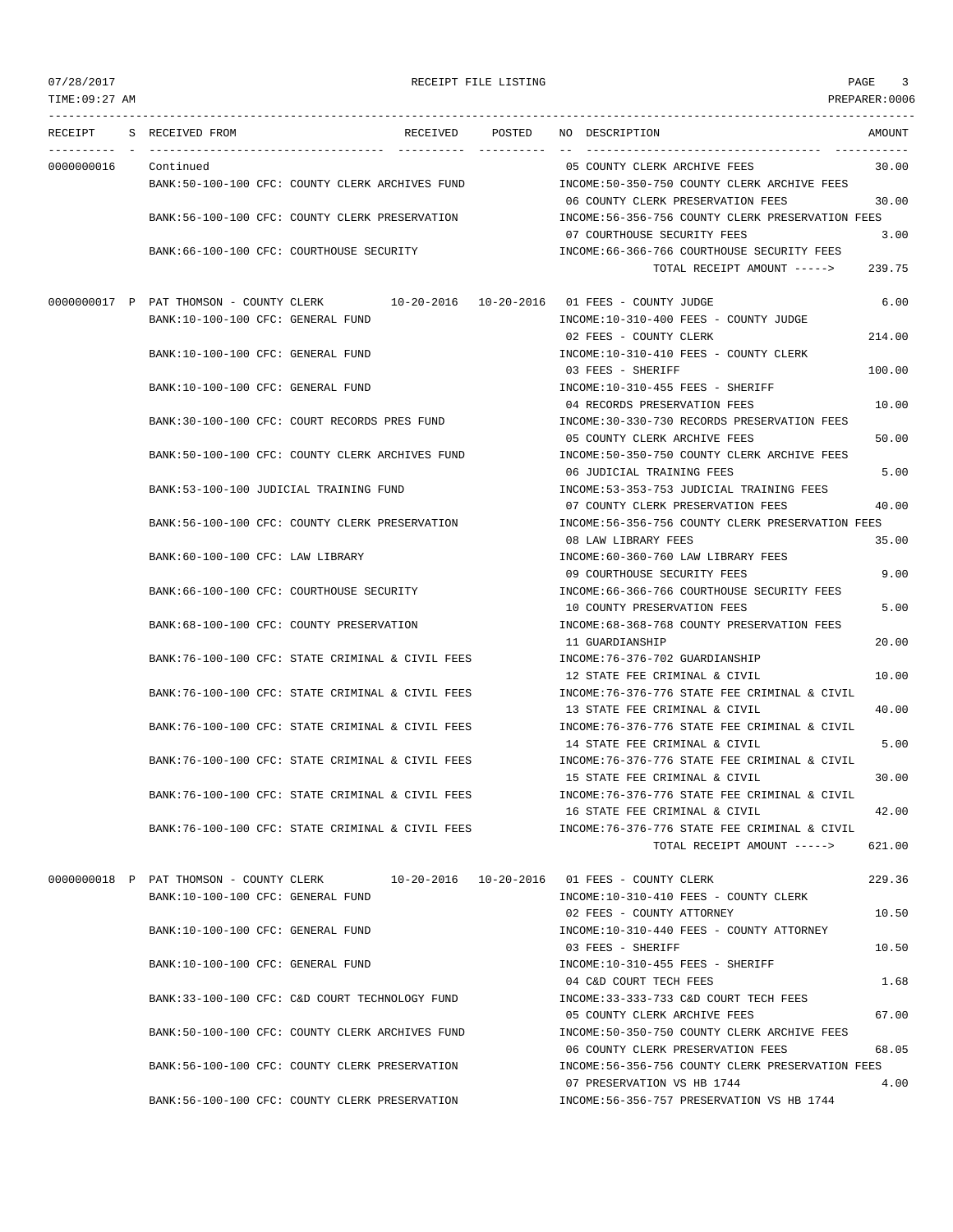TIME:09:27 AM PREPARER:0006 --------------------------------------------------------------------------------------------------------------------------------- RECEIPT S RECEIVED FROM RECEIVED POSTED NO DESCRIPTION AMOUNT ---------- - ----------------------------------- ---------- ---------- -- ----------------------------------- ----------- 0000000018 Continued 08 COURTHOUSE SECURITY FEES 7.26 BANK:66-100-100 CFC: COURTHOUSE SECURITY INCOME:66-366-766 COURTHOUSE SECURITY FEES 09 COUNTY PRESERVATION FEES 9.45 BANK:68-100-100 CFC: COUNTY PRESERVATION INCOME:68-368-768 COUNTY PRESERVATION FEES 10 STATE FEE CRIMINAL & CIVIL 3.66 BANK:76-100-100 CFC: STATE CRIMINAL & CIVIL FEES INCOME:76-376-776 STATE FEE CRIMINAL & CIVIL 11 STATE FEE CRIMINAL & CIVIL 83.29 BANK:76-100-100 CFC: STATE CRIMINAL & CIVIL FEES INCOME:76-376-776 STATE FEE CRIMINAL & CIVIL TOTAL RECEIPT AMOUNT -----> 494.75 0000000019 P PAT THOMSON - COUNTY CLERK 10-26-2016 10-21-2016 01 FEES - COUNTY CLERK 349.17 BANK:10-100-100 CFC: GENERAL FUND INCOME:10-310-410 FEES - COUNTY CLERK 02 COUNTY CLERK ARCHIVE FEES 120.00 BANK:50-100-100 CFC: COUNTY CLERK ARCHIVES FUND INCOME:50-350-750 COUNTY CLERK ARCHIVE FEES 03 COUNTY CLERK PRESERVATION FEES 154.00 BANK:56-100-100 CFC: COUNTY CLERK PRESERVATION INCOME:56-356-756 COUNTY CLERK PRESERVATION FEES 04 PRESERVATION VS HB 1744 2000 BANK:56-100-100 CFC: COUNTY CLERK PRESERVATION INCOME:56-356-757 PRESERVATION VS HB 1744 05 COURTHOUSE SECURITY FEES 12.00 BANK:66-100-100 CFC: COURTHOUSE SECURITY INCOME:66-366-766 COURTHOUSE SECURITY FEES 06 STATE FEE CRIMINAL & CIVIL 1.83 BANK:76-100-100 CFC: STATE CRIMINAL & CIVIL FEES INCOME:76-376-776 STATE FEE CRIMINAL & CIVIL TOTAL RECEIPT AMOUNT -----> 638.00 0000000020 P PAT THOMSON - COUNTY CLERK 10-26-2016 10-26-2016 01 FEES - COUNTY CLERK 47.17 BANK:10-100-100 CFC: GENERAL FUND INCOME:10-310-410 FEES - COUNTY CLERK 02 PRESERVATION VS HB 1744 2.00 BANK:56-100-100 CFC: COUNTY CLERK PRESERVATION INCOME:56-356-757 PRESERVATION VS HB 1744 03 STATE FEE CRIMINAL & CIVIL 1.83 BANK:76-100-100 CFC: STATE CRIMINAL & CIVIL FEES INCOME:76-376-776 STATE FEE CRIMINAL & CIVIL TOTAL RECEIPT AMOUNT -----> 51.00 0000000021 P PAT THOMSON - COUNTY CLERK 10-26-2016 10-26-2016 01 FEES - COUNTY JUDGE 6.00 BANK:10-100-100 CFC: GENERAL FUND INCOME:10-310-400 FEES - COUNTY JUDGE 02 FEES - COUNTY CLERK 1,623.83 BANK:10-100-100 CFC: GENERAL FUND **INCOME:10-310-410 FEES - COUNTY CLERK** 03 FEES - COUNTY ATTORNEY 14.50 BANK:10-100-100 CFC: GENERAL FUND INCOME:10-310-440 FEES - COUNTY ATTORNEY 04 FEES - SHERIFF 114.50 BANK:10-100-100 CFC: GENERAL FUND **INCOME:10-310-455 FEES - SHERIFF** 05 RECORDS PRESERVATION FEES 10.00 BANK:30-100-100 CFC: COURT RECORDS PRES FUND INCOME:30-330-730 RECORDS PRESERVATION FEES 06 C&D COURT TECH FEES 2.32 BANK:33-100-100 CFC: C&D COURT TECHNOLOGY FUND INCOME:33-333-733 C&D COURT TECH FEES 07 COUNTY CLERK ARCHIVE FEES 20.00 BANK:50-100-100 CFC: COUNTY CLERK ARCHIVES FUND INCOME:50-350-750 COUNTY CLERK ARCHIVE FEES 08 JUDICIAL TRAINING FEES 5.00 BANK:53-100-100 JUDICIAL TRAINING FUND INCOME:53-353-753 JUDICIAL TRAINING FEES 09 COUNTY CLERK PRESERVATION FEES 11.45 BANK:56-100-100 CFC: COUNTY CLERK PRESERVATION INCOME:56-356-756 COUNTY CLERK PRESERVATION FEES 10 LAW LIBRARY FEES 35.00 BANK:60-100-100 CFC: LAW LIBRARY INCOME:60-360-760 LAW LIBRARY FEES 11 COURTHOUSE SECURITY FEES 7.74 BANK:66-100-100 CFC: COURTHOUSE SECURITY INCOME:66-366-766 COURTHOUSE SECURITY FEES 12 COUNTY PRESERVATION FEES 18.05 BANK:68-100-100 CFC: COUNTY PRESERVATION INCOME:68-368-768 COUNTY PRESERVATION FEES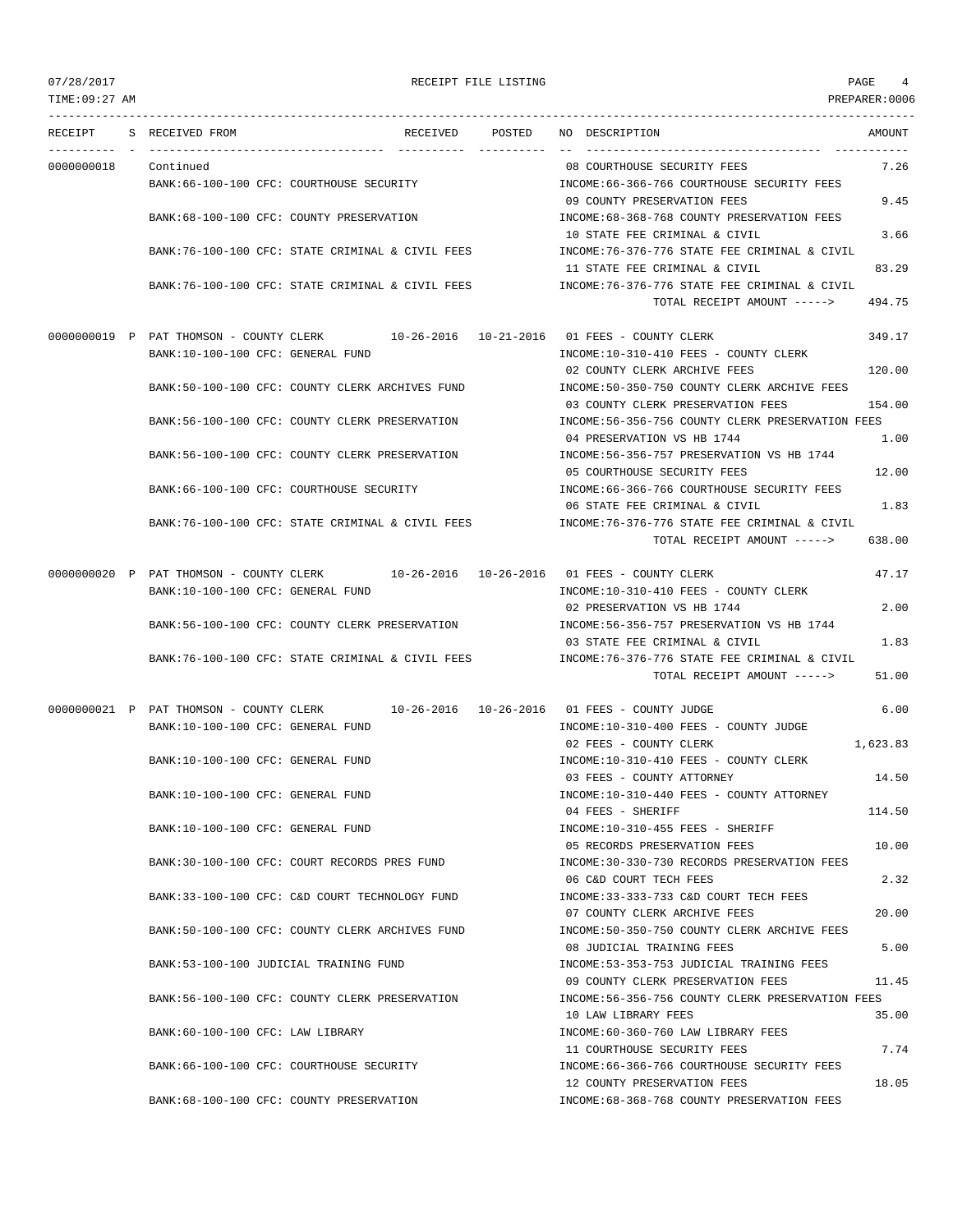TIME:09:27 AM PREPARER:0006 --------------------------------------------------------------------------------------------------------------------------------- RECEIPT S RECEIVED FROM THE RECEIVED POSTED NO DESCRIPTION THE RECEIVED AMOUNT ---------- - ----------------------------------- ---------- ---------- -- ----------------------------------- ----------- 0000000021 Continued 13 GUARDIANSHIP 20.00 BANK:76-100-100 CFC: STATE CRIMINAL & CIVIL FEES INCOME:76-376-702 GUARDIANSHIP 14 STATE FEE CRIMINAL & CIVIL 11.16 BANK:76-100-100 CFC: STATE CRIMINAL & CIVIL FEES INCOME:76-376-776 STATE FEE CRIMINAL & CIVIL 15 STATE FEE CRIMINAL & CIVIL 40.00 BANK:76-100-100 CFC: STATE CRIMINAL & CIVIL FEES INCOME:76-376-776 STATE FEE CRIMINAL & CIVIL 16 STATE FEE CRIMINAL & CIVIL 6 5.00 BANK:76-100-100 CFC: STATE CRIMINAL & CIVIL FEES INCOME:76-376-776 STATE FEE CRIMINAL & CIVIL 17 STATE FEE CRIMINAL & CIVIL 48.15 BANK:76-100-100 CFC: STATE CRIMINAL & CIVIL FEES INCOME:76-376-776 STATE FEE CRIMINAL & CIVIL 18 STATE FEE CRIMINAL & CIVIL 2.90 BANK:76-100-100 CFC: STATE CRIMINAL & CIVIL FEES INCOME:76-376-776 STATE FEE CRIMINAL & CIVIL 19 STATE FEE CRIMINAL & CIVIL 30.00 BANK:76-100-100 CFC: STATE CRIMINAL & CIVIL FEES INCOME:76-376-776 STATE FEE CRIMINAL & CIVIL 20 STATE FEE CRIMINAL & CIVIL 8.70 BANK:76-100-100 CFC: STATE CRIMINAL & CIVIL FEES INCOME:76-376-776 STATE FEE CRIMINAL & CIVIL 21 STATE FEE CRIMINAL & CIVIL 2.32 BANK:76-100-100 CFC: STATE CRIMINAL & CIVIL FEES INCOME:76-376-776 STATE FEE CRIMINAL & CIVIL 22 STATE FEE CRIMINAL & CIVIL 45.13 BANK:76-100-100 CFC: STATE CRIMINAL & CIVIL FEES INCOME:76-376-776 STATE FEE CRIMINAL & CIVIL 23 STATE FEE CRIMINAL & CIVIL 7.25 BANK:76-100-100 CFC: STATE CRIMINAL & CIVIL FEES INCOME:76-376-776 STATE FEE CRIMINAL & CIVIL TOTAL RECEIPT AMOUNT -----> 2,089.00 0000000022 P PAT THOMSON - COUNTY CLERK 10-26-2016 10-26-2016 01 FEES - COUNTY CLERK 18.00 BANK:10-100-100 CFC: GENERAL FUND INCOME:10-310-410 FEES - COUNTY CLERK 02 COUNTY CLERK ARCHIVE FEES 20.00 BANK:50-100-100 CFC: COUNTY CLERK ARCHIVES FUND INCOME:50-350-750 COUNTY CLERK ARCHIVE FEES 03 COUNTY CLERK PRESERVATION FEES 20.00 BANK:56-100-100 CFC: COUNTY CLERK PRESERVATION INCOME:56-356-756 COUNTY CLERK PRESERVATION FEES 04 COURTHOUSE SECURITY FEES 2.00 BANK:66-100-100 CFC: COURTHOUSE SECURITY **INCOME:66-366-766 COURTHOUSE SECURITY** FEES TOTAL RECEIPT AMOUNT -----> 60.00 0000000023 P PAT THOMSON - COUNTY CLERK 10-26-2016 10-26-2016 01 FEES - COUNTY CLERK 227.50 BANK:10-100-100 CFC: GENERAL FUND INCOME:10-310-410 FEES - COUNTY CLERK 02 COUNTY CLERK ARCHIVE FEES 90.00 BANK:50-100-100 CFC: COUNTY CLERK ARCHIVES FUND INCOME:50-350-750 COUNTY CLERK ARCHIVE FEES 03 COUNTY CLERK PRESERVATION FEES 90.00 BANK:56-100-100 CFC: COUNTY CLERK PRESERVATION INCOME:56-356-756 COUNTY CLERK PRESERVATION FEES 04 COURTHOUSE SECURITY FEES 9.00 BANK:66-100-100 CFC: COURTHOUSE SECURITY INCOME:66-366-766 COURTHOUSE SECURITY FEES TOTAL RECEIPT AMOUNT -----> 416.50 0000000024 P PAT THOMSON - COUNTY CLERK 10-26-2016 10-26-2016 01 FEES - COUNTY CLERK 27.00 BANK:10-100-100 CFC: GENERAL FUND SANK:10-310-410 FEES - COUNTY CLERK 02 FEES - COUNTY CLERK 81.00 BANK:10-100-100 CFC: GENERAL FUND INCOME:10-310-410 FEES - COUNTY CLERK 03 COUNTY CLERK ARCHIVE FEES 50.00 BANK:50-100-100 CFC: COUNTY CLERK ARCHIVES FUND INCOME:50-350-750 COUNTY CLERK ARCHIVE FEES 04 COUNTY CLERK PRESERVATION FEES 50.00 BANK:56-100-100 CFC: COUNTY CLERK PRESERVATION INCOME:56-356-756 COUNTY CLERK PRESERVATION FEES 05 COURTHOUSE SECURITY FEES 5.00 BANK:66-100-100 CFC: COURTHOUSE SECURITY INCOME:66-366-766 COURTHOUSE SECURITY FEES TOTAL RECEIPT AMOUNT -----> 213.00

0000000025 P EMILIA GARCIA - SENIOR CITIZENS 10-26-2016 10-26-2016 01 FOOD DONATIONS 38.00 BANK:78-100-100 CFC: SENIOR CITIZENS INCOME:78-378-712 FOOD DONATIONS TOTAL RECEIPT AMOUNT -----> 38.00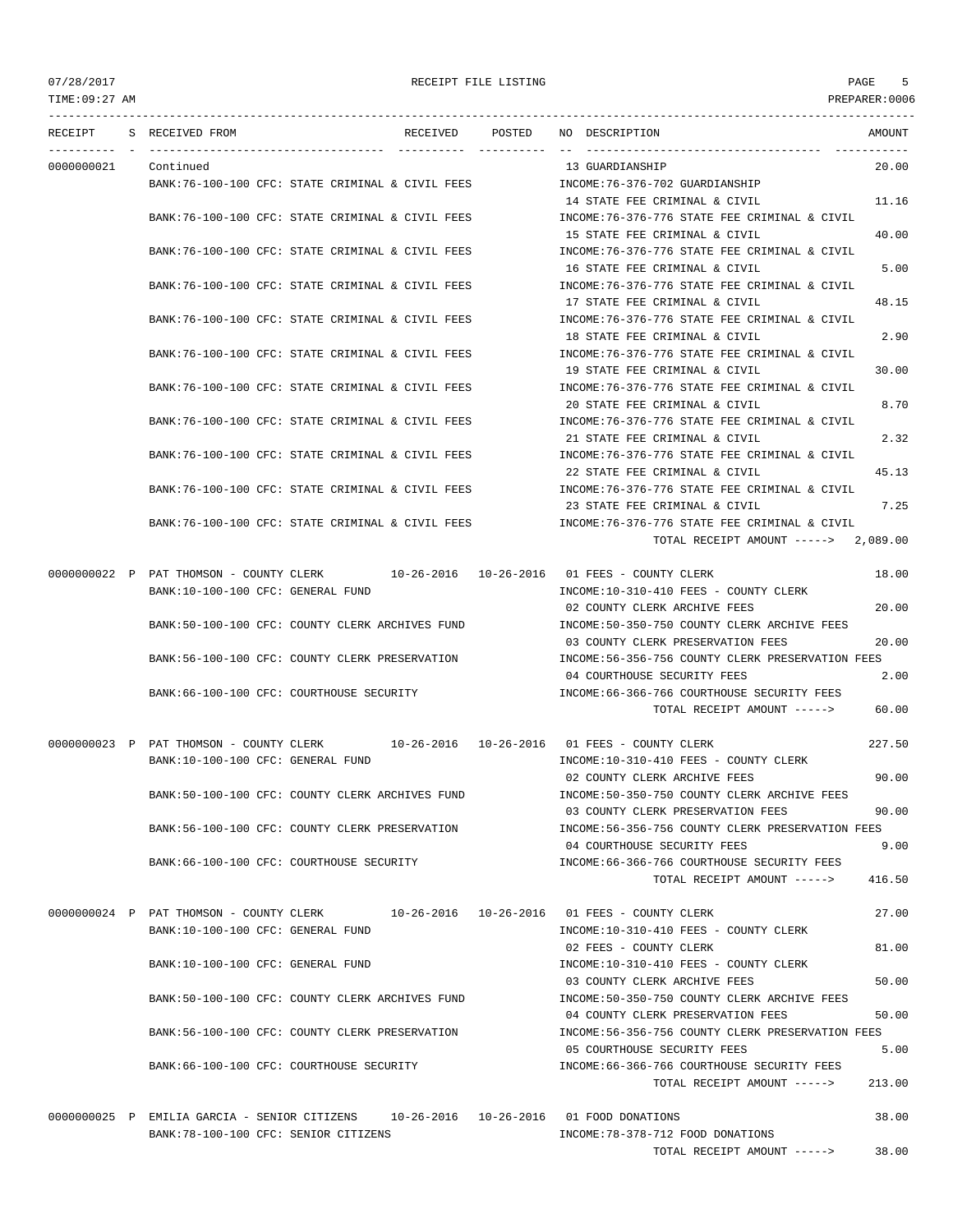| 07/28/2017     |                                                                                                                                                 | RECEIPT FILE LISTING |                                                                                                                       | PAGE<br>6        |
|----------------|-------------------------------------------------------------------------------------------------------------------------------------------------|----------------------|-----------------------------------------------------------------------------------------------------------------------|------------------|
| TIME: 09:27 AM |                                                                                                                                                 |                      |                                                                                                                       | PREPARER: 0006   |
| RECEIPT        | S RECEIVED FROM<br>RECEIVED                                                                                                                     | POSTED               | NO DESCRIPTION                                                                                                        | AMOUNT           |
|                | 0000000026 P EMILIA GARCIA - SENIOR CITIZENS 10-26-2016 10-26-2016 01 FOOD DONATIONS<br>BANK: 78-100-100 CFC: SENIOR CITIZENS                   |                      | INCOME: 78-378-712 FOOD DONATIONS                                                                                     | 49.80            |
|                | 0000000027 P EMILIA GARCIA - SENIOR CITIZENS 10-26-2016 10-26-2016 01 FOOD DONATIONS<br>BANK: 78-100-100 CFC: SENIOR CITIZENS                   |                      | TOTAL RECEIPT AMOUNT -----><br>INCOME: 78-378-712 FOOD DONATIONS                                                      | 49.80<br>95.00   |
|                |                                                                                                                                                 |                      | TOTAL RECEIPT AMOUNT ----->                                                                                           | 95.00            |
|                | 0000000028 P EMILIA GARCIA - SENIOR CITIZENS 10-26-2016 10-26-2016 01 FOOD DONATIONS<br>BANK: 78-100-100 CFC: SENIOR CITIZENS                   |                      | INCOME: 78-378-712 FOOD DONATIONS<br>TOTAL RECEIPT AMOUNT ----->                                                      | 77.80<br>77.80   |
|                | 0000000029 P EMILIA GARCIA - SENIOR CITIZENS 10-26-2016 10-26-2016 01 FOOD DONATIONS<br>BANK: 78-100-100 CFC: SENIOR CITIZENS                   |                      | INCOME: 78-378-712 FOOD DONATIONS                                                                                     | 58.00            |
|                |                                                                                                                                                 |                      | TOTAL RECEIPT AMOUNT ----->                                                                                           | 58.00            |
|                | 0000000030 P EMILIA GARCIA - SENIOR CITIZENS<br>BANK: 78-100-100 CFC: SENIOR CITIZENS                                                           |                      | 10-26-2016  10-26-2016  01 FOOD DONATIONS<br>INCOME: 78-378-712 FOOD DONATIONS<br>TOTAL RECEIPT AMOUNT ----->         | 40.51<br>40.51   |
|                | 0000000031 P JONNYE GIBSON - TAX COLLECTOR 10-27-2016 10-27-2016 01 FEES - TAX COLLECTOR<br>BANK:10-100-100 CFC: GENERAL FUND                   |                      | INCOME:10-310-445 FEES - TAX COLLECTOR                                                                                | 100.70           |
|                | BANK:11-100-100 CFC: ROAD & BRIDGE PRECINCT 1                                                                                                   |                      | 02 MOTOR VEHICLE REGISTRATION<br>INCOME:11-311-110 MOTOR VEHICLE REGISTRATION                                         | 712.80           |
|                | BANK:12-100-100 CFC: ROAD & BRIDGE PRECINCT 2                                                                                                   |                      | 03 MOTOR VEHICLE REGISTRATION<br>INCOME:12-312-110 MOTOR VEHICLE REGISTRATION                                         | 712.80           |
|                | BANK:13-100-100 CFC: ROAD & BRIDGE PRECINCT 3                                                                                                   |                      | 04 MOTOR VEHICLE REGISTRATION<br>INCOME:13-313-110 MOTOR VEHICLE REGISTRATION<br>05 MOTOR VEHICLE REGISTRATION        | 712.80<br>712.79 |
|                | BANK:14-100-100 CFC: ROAD & BRIDGE PRECINCT 4                                                                                                   |                      | INCOME:14-314-110 MOTOR VEHICLE REGISTRATION<br>TOTAL RECEIPT AMOUNT ----->                                           | 2,951.89         |
|                | 0000000032 P JONNYE GIBSON - TAX COLLECTOR 10-27-2016 10-27-2016 01 FEES - TITLE<br>BANK:10-100-100 CFC: GENERAL FUND                           |                      | INCOME:10-310-447 FEES - TITLE                                                                                        | 20.00            |
|                |                                                                                                                                                 |                      | TOTAL RECEIPT AMOUNT ----->                                                                                           | 20.00            |
|                | 0000000033 P JONNYE GIBSON - TAX COLLECTOR 10-27-2016 10-27-2016 01 FEES - TITLE<br>BANK:10-100-100 CFC: GENERAL FUND                           |                      | INCOME:10-310-447 FEES - TITLE<br>TOTAL RECEIPT AMOUNT ----->                                                         | 30.00<br>30.00   |
|                | 0000000034 P JONNYE GIBSON - TAX COLLECTOR 10-27-2016 10-27-2016 01 MOTOR VEHICLE REGISTRATION<br>BANK:11-100-100 CFC: ROAD & BRIDGE PRECINCT 1 |                      | INCOME:11-311-110 MOTOR VEHICLE REGISTRATION                                                                          | 1,060.07         |
|                | BANK:12-100-100 CFC: ROAD & BRIDGE PRECINCT 2                                                                                                   |                      | 02 MOTOR VEHICLE REGISTRATION<br>INCOME:12-312-110 MOTOR VEHICLE REGISTRATION                                         | 1,060.07         |
|                | BANK:13-100-100 CFC: ROAD & BRIDGE PRECINCT 3                                                                                                   |                      | 03 MOTOR VEHICLE REGISTRATION<br>INCOME:13-313-110 MOTOR VEHICLE REGISTRATION                                         | 1,060.06         |
|                | BANK:14-100-100 CFC: ROAD & BRIDGE PRECINCT 4                                                                                                   |                      | 04 MOTOR VEHICLE REGISTRATION<br>INCOME:14-314-110 MOTOR VEHICLE REGISTRATION<br>TOTAL RECEIPT AMOUNT -----> 4,240.26 | 1,060.06         |
|                | 0000000035 P H.T. FILLINGIM - SHERIFF<br>BANK:74-100-100 CFC: BAIL BOND FUND                                                                    |                      | 10-27-2016  10-27-2016  01 BAIL BOND FEES<br>INCOME: 74-374-774 BAIL BOND FEES                                        | 15.00            |
|                |                                                                                                                                                 |                      | TOTAL RECEIPT AMOUNT ----->                                                                                           | 15.00            |
|                | 0000000036 P ANGIE PIPPIN - JP<br>BANK:10-100-100 CFC: GENERAL FUND                                                                             |                      | 10-27-2016  10-27-2016  01 FEES - JP #1<br>INCOME:10-310-430 FEES - JP #1                                             | 414.39           |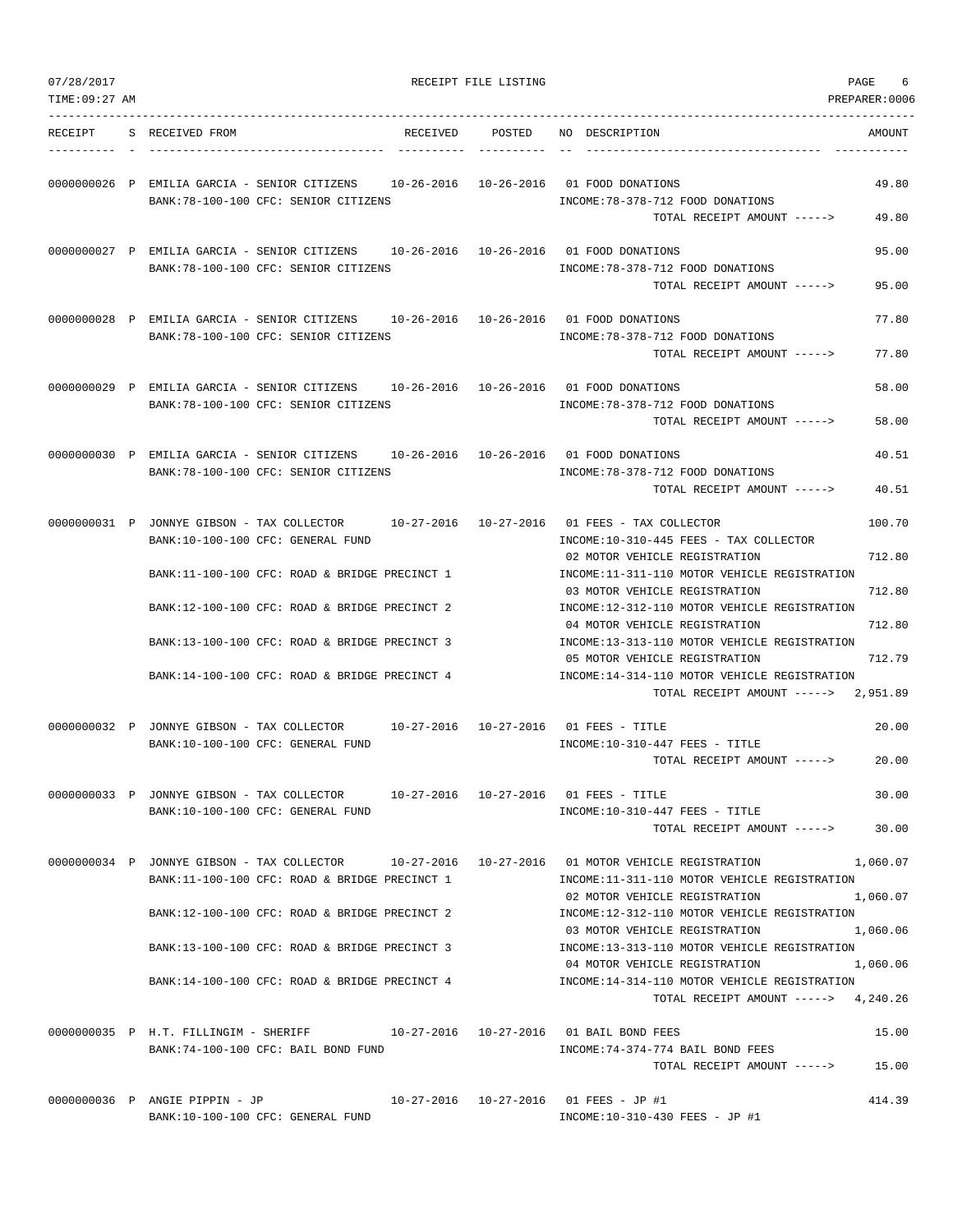TIME:09:27 AM PREPARER:0006 --------------------------------------------------------------------------------------------------------------------------------- RECEIPT S RECEIVED FROM RECEIVED POSTED NO DESCRIPTION AMOUNT ---------- - ----------------------------------- ---------- ---------- -- ----------------------------------- ----------- 0000000036 Continued 02 COURTHOUSE SECURITY FEES 3.29 BANK:66-100-100 CFC: COURTHOUSE SECURITY INCOME:66-366-766 COURTHOUSE SECURITY FEES 03 STATE FEE CRIMINAL & CIVIL 274.18 BANK:76-100-100 CFC: STATE CRIMINAL & CIVIL FEES INCOME:76-376-776 STATE FEE CRIMINAL & CIVIL 04 JUSTICE COURT TECH FEES 13.14 BANK:82-100-100 CFC: JUSTICE COURT TECH CHECKING INCOME:82-380-820 JUSTICE COURT TECH FEES TOTAL RECEIPT AMOUNT -----> 705.00 0000000037 P ANGIE PIPPIN - JP 10-27-2016 10-27-2016 01 FEES - JP #1 302.90 BANK:10-100-100 CFC: GENERAL FUND INCOME:10-310-430 FEES - JP #1 02 COURTHOUSE SECURITY FEES 4.00 BANK:66-100-100 CFC: COURTHOUSE SECURITY INCOME:66-366-766 COURTHOUSE SECURITY FEES 03 STATE FEE CRIMINAL & CIVIL 254.10 BANK:76-100-100 CFC: STATE CRIMINAL & CIVIL FEES INCOME:76-376-776 STATE FEE CRIMINAL & CIVIL 04 JUSTICE COURT TECH FEES 16.00 BANK:82-100-100 CFC: JUSTICE COURT TECH CHECKING INCOME:82-380-820 JUSTICE COURT TECH FEES TOTAL RECEIPT AMOUNT -----> 577.00 0000000038 P ANGIE PIPPIN - JP 10-27-2016 10-27-2016 01 FEES - JP #1 185.52 BANK:10-100-100 CFC: GENERAL FUND INCOME:10-310-430 FEES - JP #1 02 COURTHOUSE SECURITY FEES 3.42 BANK:66-100-100 CFC: COURTHOUSE SECURITY INCOME:66-366-766 COURTHOUSE SECURITY FEES 03 STATE FEE CRIMINAL & CIVIL 222.34 BANK:76-100-100 CFC: STATE CRIMINAL & CIVIL FEES INCOME:76-376-776 STATE FEE CRIMINAL & CIVIL 04 JUSTICE COURT TECH FEES 13.72 BANK:82-100-100 CFC: JUSTICE COURT TECH CHECKING INCOME:82-380-820 JUSTICE COURT TECH FEES TOTAL RECEIPT AMOUNT -----> 425.00 0000000039 P ANGIE PIPPIN - JP 10-27-2016 10-27-2016 01 FEES - JP #1 501.91 BANK:10-100-100 CFC: GENERAL FUND INCOME:10-310-430 FEES - JP #1 02 COURTHOUSE SECURITY FEES 63.57 BANK:66-100-100 CFC: COURTHOUSE SECURITY INCOME:66-366-766 COURTHOUSE SECURITY FEES 03 STATE FEE CRIMINAL & CIVIL 214.26 BANK:76-100-100 CFC: STATE CRIMINAL & CIVIL FEES INCOME:76-376-776 STATE FEE CRIMINAL & CIVIL 04 JUSTICE COURT TECH FEES 10.26 BANK:82-100-100 CFC: JUSTICE COURT TECH CHECKING INCOME:82-380-820 JUSTICE COURT TECH FEES TOTAL RECEIPT AMOUNT -----> 790.00 0000000040 P ANGIE PIPPIN - JP 10-27-2016 10-27-2016 01 FEES - JP #1 107.27 BANK:10-100-100 CFC: GENERAL FUND INCOME:10-310-430 FEES - JP #1 02 COURTHOUSE SECURITY FEES 4.00 BANK:66-100-100 CFC: COURTHOUSE SECURITY INCOME:66-366-766 COURTHOUSE SECURITY FEES 03 STATE FEE CRIMINAL & CIVIL 14.73 BANK:76-100-100 CFC: STATE CRIMINAL & CIVIL FEES INCOME:76-376-776 STATE FEE CRIMINAL & CIVIL 04 JUSTICE COURT TECH FEES 4.00 BANK:82-100-100 CFC: JUSTICE COURT TECH CHECKING INCOME:82-380-820 JUSTICE COURT TECH FEES TOTAL RECEIPT AMOUNT -----> 130.00 0000000041 P ANGIE PIPPIN - JP 10-27-2016 10-27-2016 01 FEES - JP #1 68.90 BANK:10-100-100 CFC: GENERAL FUND INCOME:10-310-430 FEES - JP #1 02 COURTHOUSE SECURITY FEES 1.00 BANK:66-100-100 CFC: COURTHOUSE SECURITY INCOME:66-366-766 COURTHOUSE SECURITY FEES 03 STATE FEE CRIMINAL & CIVIL 86.10 BANK:76-100-100 CFC: STATE CRIMINAL & CIVIL FEES INCOME:76-376-776 STATE FEE CRIMINAL & CIVIL 04 JUSTICE COURT TECH FEES 4.00 BANK:82-100-100 CFC: JUSTICE COURT TECH CHECKING INCOME:82-380-820 JUSTICE COURT TECH FEES TOTAL RECEIPT AMOUNT -----> 160.00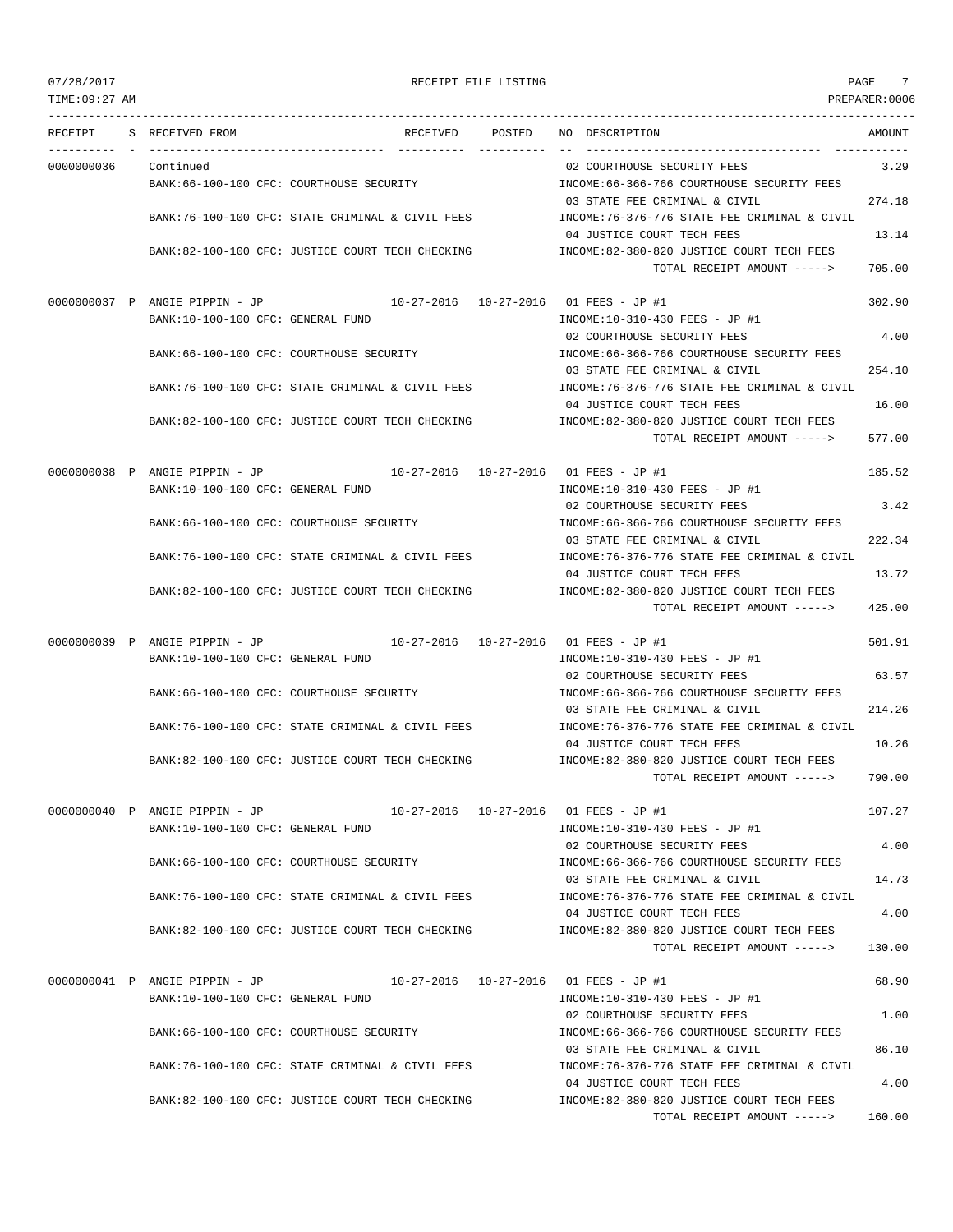| 07/28/2017 |
|------------|
|------------|

PAGE RECEIPT FILE LISTING AND SERVICE SERVICE SERVICE SERVICE SERVICE SERVICE SERVICE SERVICE SERVICE SERVICE S

| TIME:09:27 AM |                                   |                                                   |        |                                                                              | PREPARER:0006 |
|---------------|-----------------------------------|---------------------------------------------------|--------|------------------------------------------------------------------------------|---------------|
| RECEIPT       | S RECEIVED FROM                   | RECEIVED                                          | POSTED | NO DESCRIPTION                                                               | AMOUNT        |
|               | 00000000042 P ANGIE PIPPIN - JP   |                                                   |        | 10-27-2016  10-27-2016  01 FEES - JP #1                                      | 81.63         |
|               | BANK:10-100-100 CFC: GENERAL FUND |                                                   |        | INCOME:10-310-430 FEES - JP #1<br>02 COURTHOUSE SECURITY FEES                | 1.08          |
|               |                                   | BANK:66-100-100 CFC: COURTHOUSE SECURITY          |        | INCOME: 66-366-766 COURTHOUSE SECURITY FEES<br>03 STATE FEE CRIMINAL & CIVIL | 92.97         |
|               |                                   | BANK:76-100-100 CFC: STATE CRIMINAL & CIVIL FEES  |        | INCOME:76-376-776 STATE FEE CRIMINAL & CIVIL<br>04 JUSTICE COURT TECH FEES   | 4.32          |
|               |                                   | BANK:82-100-100 CFC: JUSTICE COURT TECH CHECKING  |        | INCOME:82-380-820 JUSTICE COURT TECH FEES<br>TOTAL RECEIPT AMOUNT ----->     | 180.00        |
|               | 00000000043 P ANGIE PIPPIN - JP   |                                                   |        | 10-27-2016  10-27-2016  01 FEES - JP #1                                      | 8.03          |
|               | BANK:10-100-100 CFC: GENERAL FUND |                                                   |        | INCOME:10-310-430 FEES - JP #1<br>02 COURTHOUSE SECURITY FEES                | 1.08          |
|               |                                   | BANK:66-100-100 CFC: COURTHOUSE SECURITY          |        | INCOME: 66-366-766 COURTHOUSE SECURITY FEES<br>03 STATE FEE CRIMINAL & CIVIL | 92.97         |
|               |                                   | BANK:76-100-100 CFC: STATE CRIMINAL & CIVIL FEES  |        | INCOME: 76-376-776 STATE FEE CRIMINAL & CIVIL<br>04 JUSTICE COURT TECH FEES  | 4.32          |
|               |                                   | BANK:82-100-100 CFC: JUSTICE COURT TECH CHECKING  |        | INCOME:82-380-820 JUSTICE COURT TECH FEES<br>05 PARKS & WILDLIFE             | 63.60         |
|               |                                   | BANK:76-100-100 CFC: STATE CRIMINAL & CIVIL FEES  |        | INCOME: 76-376-704 PARKS & WILDLIFE<br>TOTAL RECEIPT AMOUNT ----->           | 170.00        |
|               | 00000000044 P ANGIE PIPPIN - JP   |                                                   |        | 10-27-2016  10-27-2016  01 FEES - JP #1                                      | 2.25          |
|               | BANK:10-100-100 CFC: GENERAL FUND |                                                   |        | INCOME:10-310-430 FEES - JP #1<br>02 COURTHOUSE SECURITY FEES                | 0.25          |
|               |                                   | BANK:66-100-100 CFC: COURTHOUSE SECURITY          |        | INCOME: 66-366-766 COURTHOUSE SECURITY FEES<br>03 STATE FEE CRIMINAL & CIVIL | 21.50         |
|               |                                   | BANK:76-100-100 CFC: STATE CRIMINAL & CIVIL FEES  |        | INCOME:76-376-776 STATE FEE CRIMINAL & CIVIL<br>04 JUSTICE COURT TECH FEES   | 1.00          |
|               |                                   | BANK:82-100-100 CFC: JUSTICE COURT TECH CHECKING  |        | INCOME:82-380-820 JUSTICE COURT TECH FEES<br>TOTAL RECEIPT AMOUNT ----->     | 25.00         |
|               | 0000000045 P ANGIE PIPPIN - JP    |                                                   |        | 10-27-2016  10-27-2016  01 FEES - JP #1                                      | 267.90        |
|               | BANK:10-100-100 CFC: GENERAL FUND |                                                   |        | INCOME:10-310-430 FEES - JP #1<br>02 COURTHOUSE SECURITY FEES                | 2.00          |
|               |                                   | BANK:66-100-100 CFC: COURTHOUSE SECURITY          |        | INCOME: 66-366-766 COURTHOUSE SECURITY FEES<br>03 STATE FEE CRIMINAL & CIVIL | 142.10        |
|               |                                   | BANK: 76-100-100 CFC: STATE CRIMINAL & CIVIL FEES |        | INCOME: 76-376-776 STATE FEE CRIMINAL & CIVIL<br>04 JUSTICE COURT TECH FEES  | 8.00          |
|               |                                   | BANK:82-100-100 CFC: JUSTICE COURT TECH CHECKING  |        | INCOME:82-380-820 JUSTICE COURT TECH FEES<br>TOTAL RECEIPT AMOUNT ----->     | 420.00        |
|               | 0000000046 P ANGIE PIPPIN - JP    |                                                   |        | 10-27-2016  10-27-2016  01 FEES - JP #1                                      | 143.90        |
|               | BANK:10-100-100 CFC: GENERAL FUND |                                                   |        | INCOME:10-310-430 FEES - JP #1<br>02 COURTHOUSE SECURITY FEES                | 1.00          |
|               |                                   | BANK:66-100-100 CFC: COURTHOUSE SECURITY          |        | INCOME: 66-366-766 COURTHOUSE SECURITY FEES<br>03 STATE FEE CRIMINAL & CIVIL | 86.10         |
|               |                                   | BANK:76-100-100 CFC: STATE CRIMINAL & CIVIL FEES  |        | INCOME: 76-376-776 STATE FEE CRIMINAL & CIVIL<br>04 JUSTICE COURT TECH FEES  | 4.00          |
|               |                                   | BANK:82-100-100 CFC: JUSTICE COURT TECH CHECKING  |        | INCOME:82-380-820 JUSTICE COURT TECH FEES<br>TOTAL RECEIPT AMOUNT ----->     | 235.00        |
|               | 0000000047 P ANGIE PIPPIN - JP    |                                                   |        | 10-27-2016  10-27-2016  01 FEES - JP #1                                      | 10.01         |
|               | BANK:10-100-100 CFC: GENERAL FUND |                                                   |        | INCOME:10-310-430 FEES - JP #1                                               |               |
|               |                                   | BANK:66-100-100 CFC: COURTHOUSE SECURITY          |        | 02 COURTHOUSE SECURITY FEES<br>INCOME:66-366-766 COURTHOUSE SECURITY FEES    | 0.25          |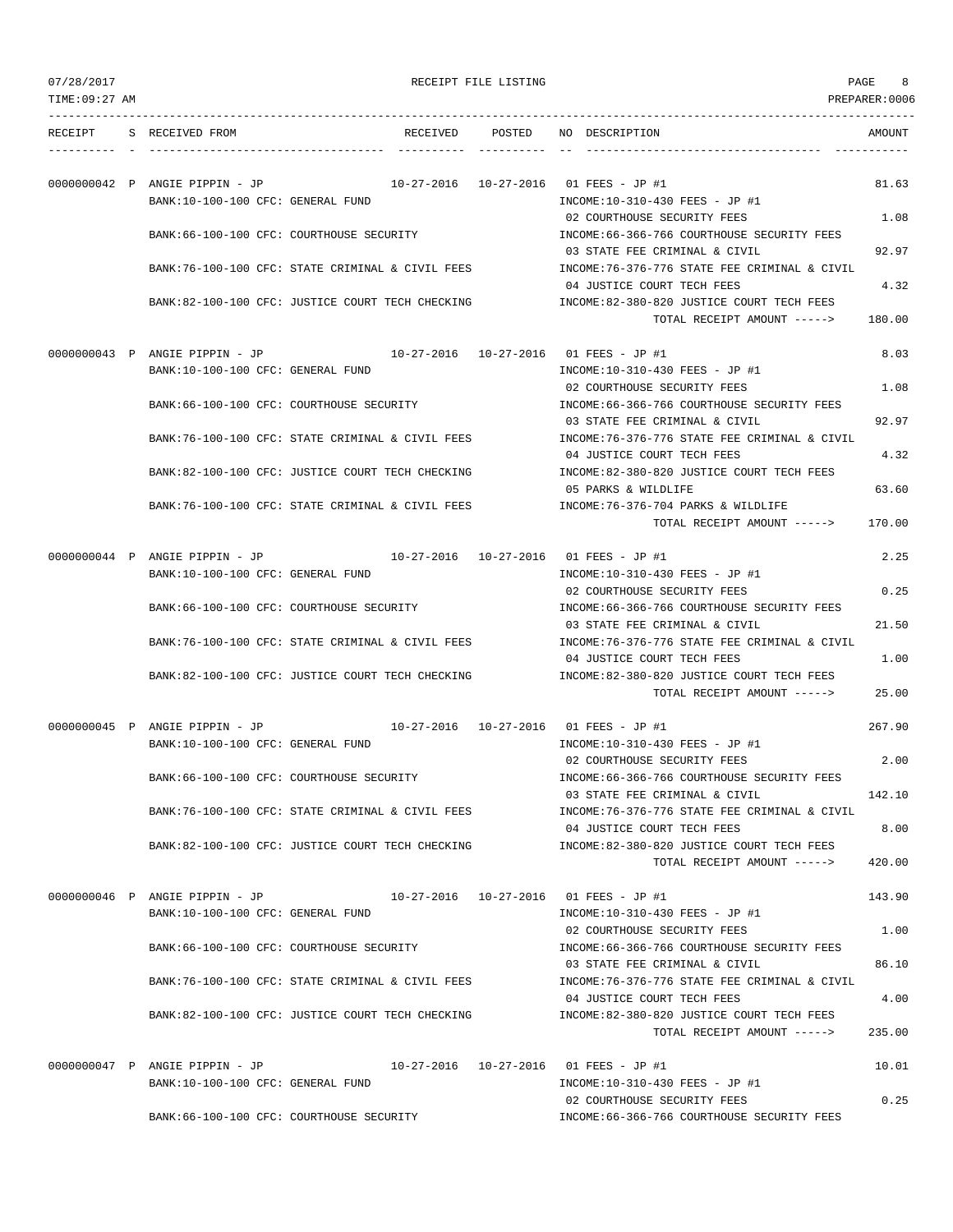| TIME:09:27 AM |                                                                                          |                      |                                                                                       | PREPARER:0006 |
|---------------|------------------------------------------------------------------------------------------|----------------------|---------------------------------------------------------------------------------------|---------------|
| RECEIPT       | S RECEIVED FROM<br>RECEIVED                                                              | POSTED<br>---------- | NO DESCRIPTION                                                                        | AMOUNT        |
| 0000000047    | Continued                                                                                |                      | 03 STATE FEE CRIMINAL & CIVIL                                                         | 20.77         |
|               | BANK:76-100-100 CFC: STATE CRIMINAL & CIVIL FEES                                         |                      | INCOME:76-376-776 STATE FEE CRIMINAL & CIVIL                                          |               |
|               |                                                                                          |                      | 04 JUSTICE COURT TECH FEES                                                            | 0.97          |
|               | BANK:82-100-100 CFC: JUSTICE COURT TECH CHECKING                                         |                      | INCOME:82-380-820 JUSTICE COURT TECH FEES<br>TOTAL RECEIPT AMOUNT ----->              | 32.00         |
|               |                                                                                          |                      |                                                                                       |               |
|               | 0000000048 P ANGIE PIPPIN - JP<br>BANK:10-100-100 CFC: GENERAL FUND                      |                      | 10-27-2016  10-27-2016  01 FEES - JP #1<br>INCOME:10-310-430 FEES - JP #1             | 251.50        |
|               |                                                                                          |                      | 02 COURTHOUSE SECURITY FEES                                                           | 15.00         |
|               | BANK:66-100-100 CFC: COURTHOUSE SECURITY                                                 |                      | INCOME: 66-366-766 COURTHOUSE SECURITY FEES                                           |               |
|               |                                                                                          |                      | 03 STATE FEE CRIMINAL & CIVIL                                                         | 840.00        |
|               | BANK:76-100-100 CFC: STATE CRIMINAL & CIVIL FEES                                         |                      | INCOME:76-376-776 STATE FEE CRIMINAL & CIVIL<br>04 JUSTICE COURT TECH FEES            | 60.00         |
|               | BANK:82-100-100 CFC: JUSTICE COURT TECH CHECKING                                         |                      | INCOME:82-380-820 JUSTICE COURT TECH FEES                                             |               |
|               |                                                                                          |                      | 05 PARKS & WILDLIFE                                                                   | 688.50        |
|               | BANK:76-100-100 CFC: STATE CRIMINAL & CIVIL FEES                                         |                      | INCOME: 76-376-704 PARKS & WILDLIFE                                                   |               |
|               |                                                                                          |                      | TOTAL RECEIPT AMOUNT $---2$ 1,855.00                                                  |               |
|               | $10-27-2016$ $10-27-2016$ 01 FEES - JP #1<br>00000000049 P ANGIE PIPPIN - JP             |                      |                                                                                       | 141.00        |
|               | BANK:10-100-100 CFC: GENERAL FUND                                                        |                      | INCOME:10-310-430 FEES - JP #1                                                        |               |
|               |                                                                                          |                      | TOTAL RECEIPT AMOUNT ----->                                                           | 141.00        |
|               | 0000000050 P GINA PASLEY - DISTRICT CLERK 10-27-2016 10-27-2016 01 FEES - DISTRICT CLERK |                      |                                                                                       | 2.00          |
|               | BANK:10-100-100 CFC: GENERAL FUND                                                        |                      | INCOME:10-310-425 FEES - DISTRICT CLERK                                               |               |
|               |                                                                                          |                      | TOTAL RECEIPT AMOUNT ----->                                                           | 2.00          |
|               | 0000000051 P GINA PASLEY - DISTRICT CLERK                                                |                      | $10-27-2016$ $10-27-2016$ 01 FEES - COUNTY & DISTRICT COURT                           | 55.00         |
|               | BANK:10-100-100 CFC: GENERAL FUND                                                        |                      | INCOME:10-310-420 FEES - COUNTY & DISTRICT COURT                                      |               |
|               | BANK:10-100-100 CFC: GENERAL FUND                                                        |                      | 02 FEES - DISTRICT CLERK<br>INCOME:10-310-425 FEES - DISTRICT CLERK                   | 304.00        |
|               |                                                                                          |                      | 03 FEES - SHERIFF                                                                     | 45.00         |
|               | BANK:10-100-100 CFC: GENERAL FUND                                                        |                      | INCOME:10-310-455 FEES - SHERIFF                                                      |               |
|               |                                                                                          |                      | 04 RECORDS PRESERVATION FEES                                                          | 30.00         |
|               | BANK:30-100-100 CFC: COURT RECORDS PRES FUND                                             |                      | INCOME:30-330-730 RECORDS PRESERVATION FEES<br>05 DIST COURT REC TECH FEES            | 40.00         |
|               | BANK:36-100-100 CFC: DIST COURT RECORDS TECH FUND                                        |                      | INCOME: 36-336-736 DIST COURT REC TECH FEES                                           |               |
|               |                                                                                          |                      | 06 LAW LIBRARY FEES                                                                   | 105.00        |
|               | BANK:60-100-100 CFC: LAW LIBRARY                                                         |                      | INCOME: 60-360-760 LAW LIBRARY FEES<br>07 DIST CLERK PRESERVATION FEES                | 15.00         |
|               | BANK:63-100-100 CFC: DISTRICT CLERK PRESERVATION                                         |                      | INCOME:63-363-763 DIST CLERK PRESERVATION FEES                                        |               |
|               |                                                                                          |                      | 08 COURTHOUSE SECURITY FEES                                                           | 15.00         |
|               | BANK:66-100-100 CFC: COURTHOUSE SECURITY                                                 |                      | INCOME: 66-366-766 COURTHOUSE SECURITY FEES<br>09 COUNTY PRESERVATION FEES            | 15.00         |
|               | BANK:68-100-100 CFC: COUNTY PRESERVATION                                                 |                      | INCOME: 68-368-768 COUNTY PRESERVATION FEES                                           |               |
|               |                                                                                          |                      | 10 STATE FEE CRIMINAL & CIVIL                                                         | 421.00        |
|               | BANK:76-100-100 CFC: STATE CRIMINAL & CIVIL FEES                                         |                      | INCOME: 76-376-776 STATE FEE CRIMINAL & CIVIL<br>TOTAL RECEIPT AMOUNT -----> 1,045.00 |               |
|               |                                                                                          |                      |                                                                                       |               |
|               | 0000000052 P GINA PASLEY - DISTRICT CLERK 10-27-2016 10-27-2016 01 FEES - DISTRICT CLERK |                      |                                                                                       | 2.00          |
|               | BANK:10-100-100 CFC: GENERAL FUND                                                        |                      | INCOME:10-310-425 FEES - DISTRICT CLERK<br>TOTAL RECEIPT AMOUNT ----->                | 2.00          |
|               |                                                                                          |                      |                                                                                       |               |
|               | 0000000053 P PAT THOMSON - COUNTY CLERK                                                  |                      | 10-27-2016  10-27-2016  01 FEES - COUNTY CLERK                                        | 57.20         |
|               | BANK:10-100-100 CFC: GENERAL FUND                                                        |                      | INCOME:10-310-410 FEES - COUNTY CLERK<br>02 PRESERVATION VS HB 1744                   | 1.00          |
|               | BANK:56-100-100 CFC: COUNTY CLERK PRESERVATION                                           |                      | INCOME: 56-356-757 PRESERVATION VS HB 1744                                            |               |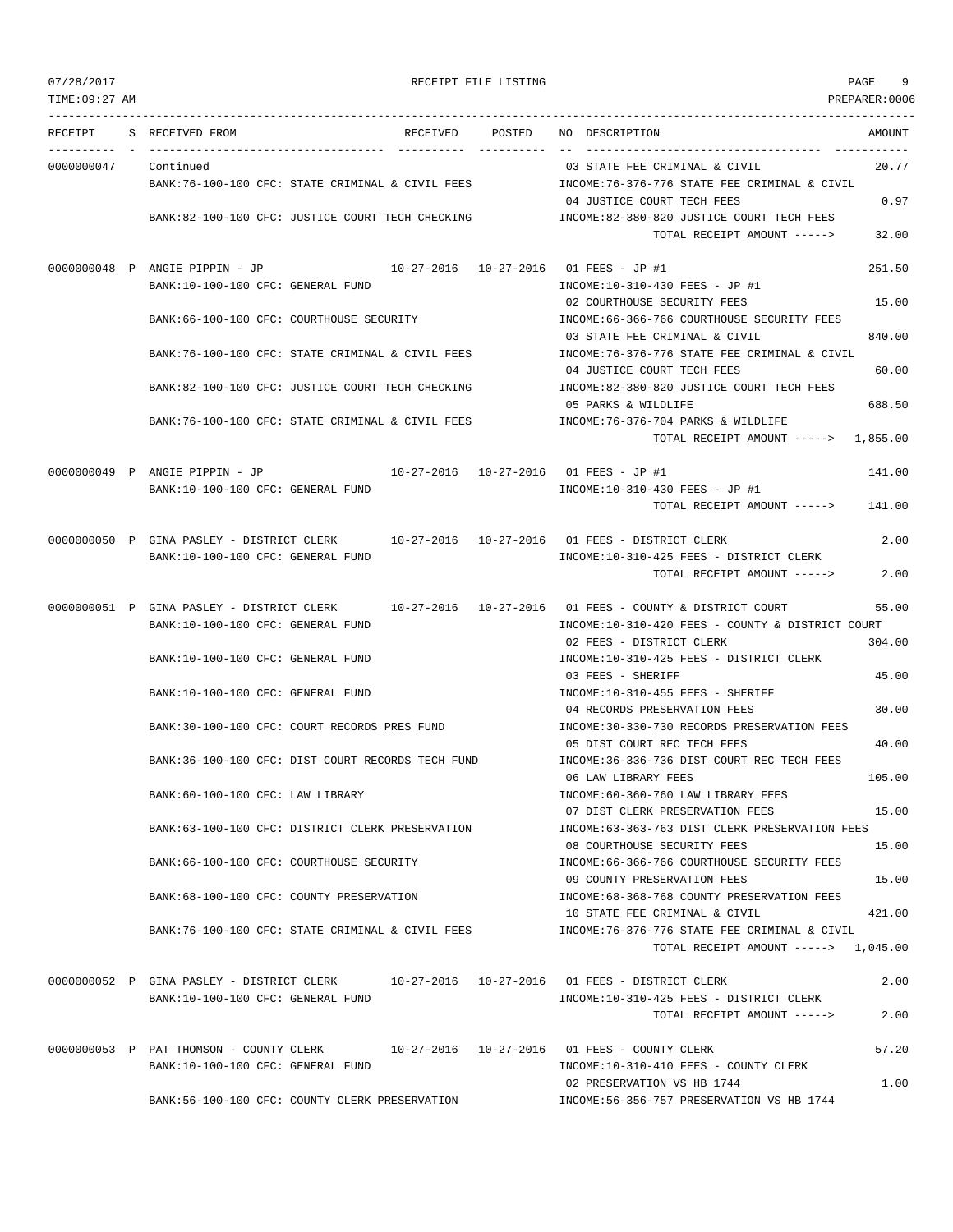|  | 07/28/2017 |  |
|--|------------|--|
|  |            |  |

RECEIPT FILE LISTING **PAGE 10** 

| TIME: 09:27 AM |                                                                                                   |          |        |                                                                                    | PREPARER:0006 |
|----------------|---------------------------------------------------------------------------------------------------|----------|--------|------------------------------------------------------------------------------------|---------------|
| RECEIPT        | S RECEIVED FROM                                                                                   | RECEIVED | POSTED | NO DESCRIPTION                                                                     | AMOUNT        |
| 0000000053     | Continued                                                                                         |          |        | 03 STATE FEE CRIMINAL & CIVIL                                                      | 1.80          |
|                | BANK:76-100-100 CFC: STATE CRIMINAL & CIVIL FEES                                                  |          |        | INCOME:76-376-776 STATE FEE CRIMINAL & CIVIL                                       |               |
|                |                                                                                                   |          |        | TOTAL RECEIPT AMOUNT ----->                                                        | 60.00         |
|                | 0000000054 P GINA PASLEY - DISTRICT CLERK 10-27-2016 10-27-2016 01 FEES - DISTRICT CLERK          |          |        |                                                                                    | 6.00          |
|                | BANK:10-100-100 CFC: GENERAL FUND                                                                 |          |        | INCOME:10-310-425 FEES - DISTRICT CLERK                                            |               |
|                |                                                                                                   |          |        | TOTAL RECEIPT AMOUNT ----->                                                        | 6.00          |
|                | 0000000055 P GINA PASLEY - DISTRICT CLERK 10-27-2016 10-27-2016 01 FEES - DISTRICT CLERK          |          |        |                                                                                    | 8.00          |
|                | BANK:10-100-100 CFC: GENERAL FUND                                                                 |          |        | INCOME:10-310-425 FEES - DISTRICT CLERK                                            |               |
|                |                                                                                                   |          |        | TOTAL RECEIPT AMOUNT ----->                                                        | 8.00          |
|                | 0000000056 P GINA PASLEY - DISTRICT CLERK                                                         |          |        | 10-27-2016  10-27-2016  01 FEES - DISTRICT CLERK                                   | 2.00          |
|                | BANK:10-100-100 CFC: GENERAL FUND                                                                 |          |        | INCOME:10-310-425 FEES - DISTRICT CLERK                                            |               |
|                |                                                                                                   |          |        | TOTAL RECEIPT AMOUNT ----->                                                        | 2.00          |
|                | 0000000057 P GINA PASLEY - DISTRICT CLERK                                                         |          |        | 10-27-2016  10-27-2016  01 FEES - COUNTY & DISTRICT COURT                          | 17.00         |
|                | BANK:10-100-100 CFC: GENERAL FUND                                                                 |          |        | INCOME:10-310-420 FEES - COUNTY & DISTRICT COURT                                   |               |
|                |                                                                                                   |          |        | 02 FEES - DISTRICT CLERK                                                           | 154.47        |
|                | BANK:10-100-100 CFC: GENERAL FUND                                                                 |          |        | INCOME:10-310-425 FEES - DISTRICT CLERK                                            |               |
|                | BANK:10-100-100 CFC: GENERAL FUND                                                                 |          |        | 03 FEES - SHERIFF<br>INCOME:10-310-455 FEES - SHERIFF                              | 15.00         |
|                |                                                                                                   |          |        | 04 RECORDS PRESERVATION FEES                                                       | 10.00         |
|                | BANK:30-100-100 CFC: COURT RECORDS PRES FUND                                                      |          |        | INCOME: 30-330-730 RECORDS PRESERVATION FEES                                       |               |
|                |                                                                                                   |          |        | 05 DIST COURT REC TECH FEES                                                        | 10.00         |
|                | BANK:36-100-100 CFC: DIST COURT RECORDS TECH FUND                                                 |          |        | INCOME: 36-336-736 DIST COURT REC TECH FEES                                        |               |
|                |                                                                                                   |          |        | 06 LAW LIBRARY FEES                                                                | 35.00         |
|                | BANK:60-100-100 CFC: LAW LIBRARY                                                                  |          |        | INCOME:60-360-760 LAW LIBRARY FEES<br>07 DIST CLERK PRESERVATION FEES              | 5.00          |
|                | BANK:63-100-100 CFC: DISTRICT CLERK PRESERVATION                                                  |          |        | INCOME:63-363-763 DIST CLERK PRESERVATION FEES                                     |               |
|                |                                                                                                   |          |        | 08 COURTHOUSE SECURITY FEES                                                        | 5.00          |
|                | BANK:66-100-100 CFC: COURTHOUSE SECURITY                                                          |          |        | INCOME:66-366-766 COURTHOUSE SECURITY FEES                                         |               |
|                |                                                                                                   |          |        | 09 COUNTY PRESERVATION FEES                                                        | 5.00          |
|                | BANK: 68-100-100 CFC: COUNTY PRESERVATION                                                         |          |        | INCOME: 68-368-768 COUNTY PRESERVATION FEES                                        |               |
|                |                                                                                                   |          |        | 10 STATE FEE CRIMINAL & CIVIL                                                      | 203.30        |
|                | BANK:76-100-100 CFC: STATE CRIMINAL & CIVIL FEES                                                  |          |        | INCOME:76-376-776 STATE FEE CRIMINAL & CIVIL<br>TOTAL RECEIPT AMOUNT ----->        | 459.77        |
|                |                                                                                                   |          |        |                                                                                    |               |
|                | 0000000058 P GINA PASLEY - DISTRICT CLERK 10-27-2016 10-27-2016 01 FEES - COUNTY & DISTRICT COURT |          |        |                                                                                    | 40.00         |
|                | BANK:10-100-100 CFC: GENERAL FUND                                                                 |          |        | INCOME:10-310-420 FEES - COUNTY & DISTRICT COURT                                   |               |
|                |                                                                                                   |          |        | 02 FEES - DISTRICT CLERK                                                           | 6.00          |
|                | BANK:10-100-100 CFC: GENERAL FUND                                                                 |          |        | INCOME:10-310-425 FEES - DISTRICT CLERK                                            | 46.00         |
|                |                                                                                                   |          |        | TOTAL RECEIPT AMOUNT ----->                                                        |               |
|                | 0000000059 P GINA PASLEY - DISTRICT CLERK                                                         |          |        | 10-27-2016  10-27-2016  01 FEES - DISTRICT CLERK                                   | 2,286.45      |
|                | BANK:10-100-100 CFC: GENERAL FUND                                                                 |          |        | INCOME:10-310-425 FEES - DISTRICT CLERK                                            |               |
|                |                                                                                                   |          |        | 02 FEES - SHERIFF                                                                  | 124.07        |
|                | BANK:10-100-100 CFC: GENERAL FUND                                                                 |          |        | INCOME:10-310-455 FEES - SHERIFF                                                   |               |
|                | BANK:63-100-100 CFC: DISTRICT CLERK PRESERVATION                                                  |          |        | 03 DIST CLERK PRESERVATION FEES<br>INCOME: 63-363-763 DIST CLERK PRESERVATION FEES | 0.93          |
|                |                                                                                                   |          |        | 04 COURTHOUSE SECURITY FEES                                                        | 1.85          |
|                | BANK:66-100-100 CFC: COURTHOUSE SECURITY                                                          |          |        | INCOME:66-366-766 COURTHOUSE SECURITY FEES                                         |               |
|                |                                                                                                   |          |        | 05 COUNTY PRESERVATION FEES                                                        | 8.34          |
|                | BANK:68-100-100 CFC: COUNTY PRESERVATION                                                          |          |        | INCOME:68-368-768 COUNTY PRESERVATION FEES                                         |               |
|                |                                                                                                   |          |        | 06 STATE FEE CRIMINAL & CIVIL                                                      | 152.88        |

BANK:76-100-100 CFC: STATE CRIMINAL & CIVIL FEES INCOME:76-376-776 STATE FEE CRIMINAL & CIVIL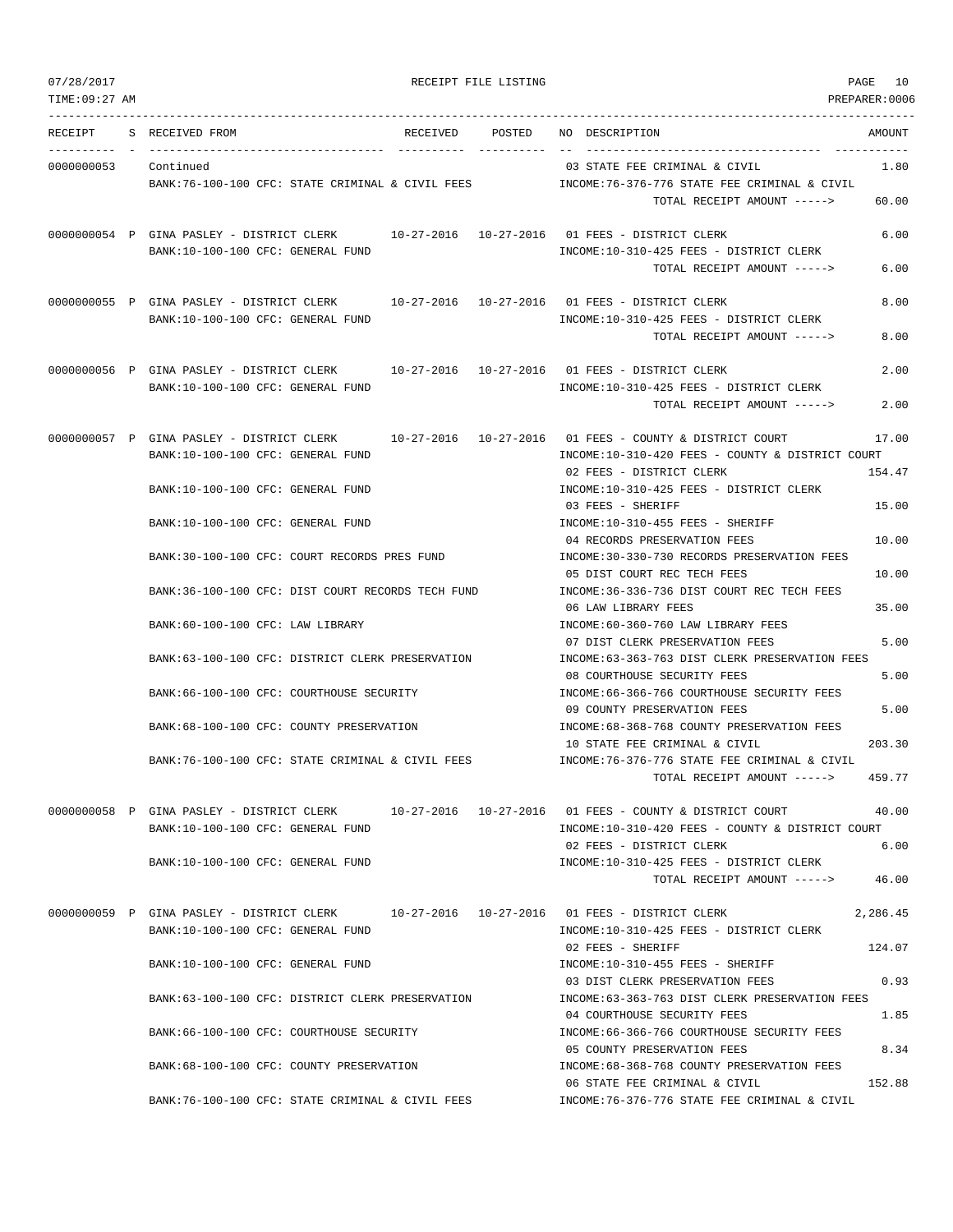TIME:09:27 AM PREPARER:0006 --------------------------------------------------------------------------------------------------------------------------------- RECEIPT S RECEIVED FROM THE RECEIVED POSTED NO DESCRIPTION THE RECEIVED AMOUNT ---------- - ----------------------------------- ---------- ---------- -- ----------------------------------- ----------- 0000000059 Continued 07 COURT APPT ATTY - DIST CLERK 458.00 BANK:10-100-100 CFC: GENERAL FUND INCOME:10-300-214 COURT APPT ATTY - DIST CLERK 08 C&D COURT TECH FEES 1.48 BANK:33-100-100 CFC: C&D COURT TECHNOLOGY FUND INCOME:33-333-733 C&D COURT TECH FEES TOTAL RECEIPT AMOUNT -----> 3,034.00 0000000060 P EMILIA GARCIA - SENIOR CITIZENS 10-27-2016 10-27-2016 01 FOOD DONATIONS 53.00 BANK:78-100-100 CFC: SENIOR CITIZENS INCOME:78-378-712 FOOD DONATIONS TOTAL RECEIPT AMOUNT -----> 53.00 0000000061 P EMILIA GARCIA - SENIOR CITIZENS 10-27-2016 10-27-2016 01 FOOD DONATIONS 44.50 BANK:78-100-100 CFC: SENIOR CITIZENS INCOME:78-378-712 FOOD DONATIONS TOTAL RECEIPT AMOUNT -----> 44.50 0000000062 P EMILIA GARCIA - SENIOR CITIZENS 10-27-2016 10-27-2016 01 FOOD DONATIONS 46.00 BANK:78-100-100 CFC: SENIOR CITIZENS INCOME:78-378-712 FOOD DONATIONS TOTAL RECEIPT AMOUNT -----> 46.00 0000000063 P PAT THOMSON - COUNTY CLERK 10-27-2016 10-27-2016 01 FEES - COUNTY CLERK 43.00 BANK:10-100-100 CFC: GENERAL FUND INCOME:10-310-410 FEES - COUNTY CLERK 02 COUNTY CLERK ARCHIVE FEES 30.00 BANK:50-100-100 CFC: COUNTY CLERK ARCHIVES FUND INCOME:50-350-750 COUNTY CLERK ARCHIVE FEES 03 COUNTY CLERK PRESERVATION FEES 30.00 BANK:56-100-100 CFC: COUNTY CLERK PRESERVATION INCOME:56-356-756 COUNTY CLERK PRESERVATION FEES 04 COURTHOUSE SECURITY FEES 3.00 BANK:66-100-100 CFC: COURTHOUSE SECURITY INCOME:66-366-766 COURTHOUSE SECURITY FEES TOTAL RECEIPT AMOUNT -----> 106.00 0000000064 P PAT THOMSON - COUNTY CLERK 10-27-2016 10-27-2016 01 FEES - COUNTY CLERK 129.00 BANK:10-100-100 CFC: GENERAL FUND INCOME:10-310-410 FEES - COUNTY CLERK 02 COUNTY CLERK ARCHIVE FEES 10.00 BANK:50-100-100 CFC: COUNTY CLERK ARCHIVES FUND INCOME:50-350-750 COUNTY CLERK ARCHIVE FEES 03 COUNTY CLERK PRESERVATION FEES 10.00 BANK:56-100-100 CFC: COUNTY CLERK PRESERVATION INCOME:56-356-756 COUNTY CLERK PRESERVATION FEES 04 COURTHOUSE SECURITY FEES 1.00 BANK:66-100-100 CFC: COURTHOUSE SECURITY INCOME:66-366-766 COURTHOUSE SECURITY FEES TOTAL RECEIPT AMOUNT -----> 150.00 0000000065 P GINA PASLEY - DISTRICT CLERK 10-27-2016 10-27-2016 01 FEES - DISTRICT CLERK 27.00 BANK:10-100-100 CFC: GENERAL FUND INCOME:10-310-425 FEES - DISTRICT CLERK 02 DIST COURT REC TECH FEES 10.00 BANK:36-100-100 CFC: DIST COURT RECORDS TECH FUND INCOME:36-336-736 DIST COURT REC TECH FEES 03 STATE FEE CRIMINAL & CIVIL 5.00 BANK:76-100-100 CFC: STATE CRIMINAL & CIVIL FEES INCOME:76-376-776 STATE FEE CRIMINAL & CIVIL TOTAL RECEIPT AMOUNT -----> 42.00 0000000066 P ANGIE PIPPIN - JP 10-27-2016 10-27-2016 01 FEES - JP #1 536.70 BANK:10-100-100 CFC: GENERAL FUND INCOME:10-310-430 FEES - JP #1 02 COURTHOUSE SECURITY FEES 3.00 BANK:66-100-100 CFC: COURTHOUSE SECURITY INCOME:66-366-766 COURTHOUSE SECURITY FEES 03 STATE FEE CRIMINAL & CIVIL 258.30 BANK:76-100-100 CFC: STATE CRIMINAL & CIVIL FEES INCOME:76-376-776 STATE FEE CRIMINAL & CIVIL 04 JUSTICE COURT TECH FEES 12.00 BANK:82-100-100 CFC: JUSTICE COURT TECH CHECKING INCOME:82-380-820 JUSTICE COURT TECH FEES TOTAL RECEIPT AMOUNT -----> 810.00 0000000067 P ANGIE PIPPIN - JP 10-27-2016 10-27-2016 01 FEES - JP #1 296.70

BANK:10-100-100 CFC: GENERAL FUND INCOME:10-310-430 FEES - JP #1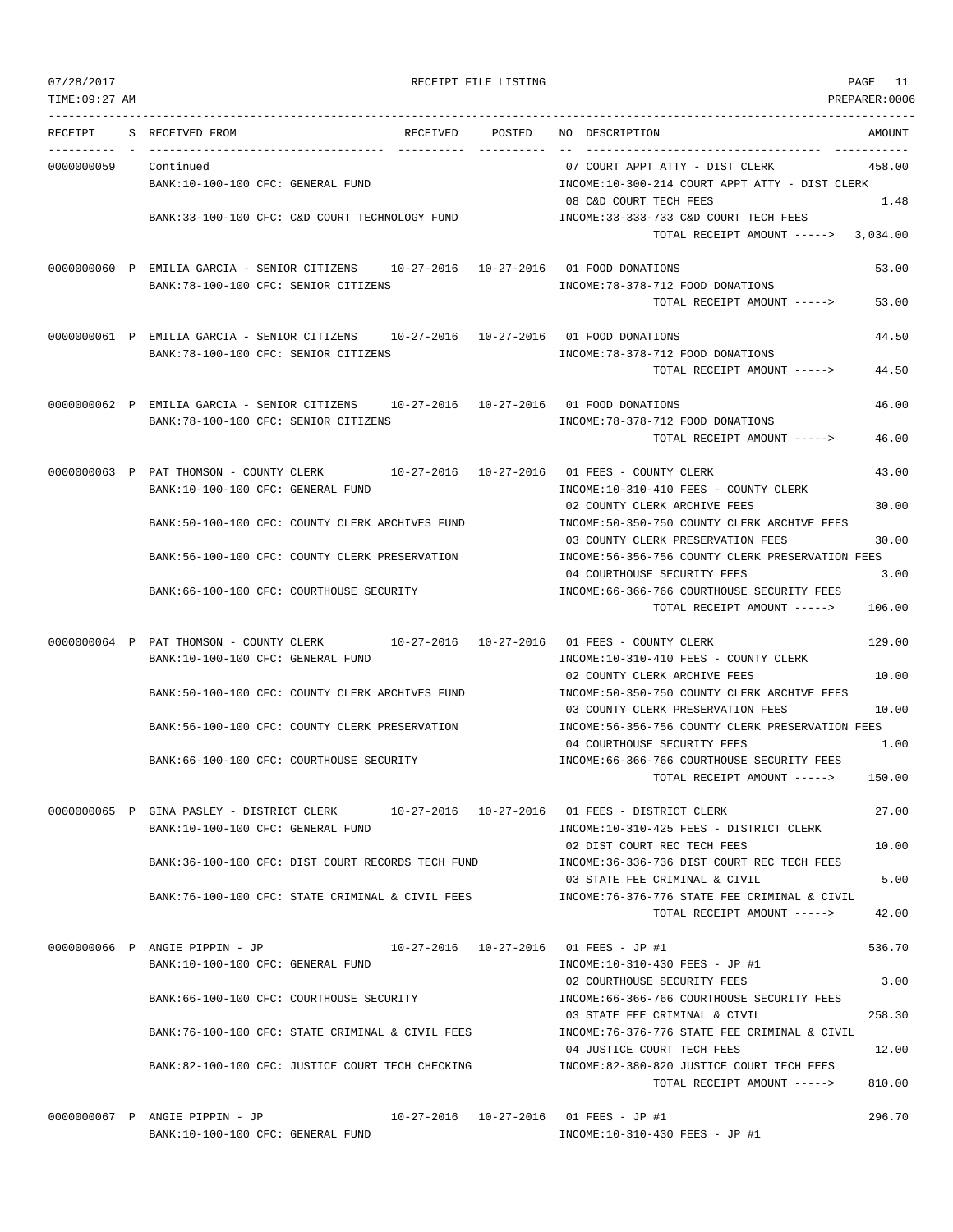| TIME: 09:27 AM |                                                                                          |                        | PREPARER:0006                                                                                |  |
|----------------|------------------------------------------------------------------------------------------|------------------------|----------------------------------------------------------------------------------------------|--|
| RECEIPT        | S RECEIVED FROM                                                                          | RECEIVED POSTED        | NO DESCRIPTION<br>AMOUNT                                                                     |  |
| 0000000067     | Continued                                                                                |                        | 02 COURTHOUSE SECURITY FEES<br>3.00                                                          |  |
|                | BANK: 66-100-100 CFC: COURTHOUSE SECURITY                                                |                        | INCOME: 66-366-766 COURTHOUSE SECURITY FEES                                                  |  |
|                |                                                                                          |                        | 258.30<br>03 STATE FEE CRIMINAL & CIVIL                                                      |  |
|                | BANK:76-100-100 CFC: STATE CRIMINAL & CIVIL FEES                                         |                        | INCOME:76-376-776 STATE FEE CRIMINAL & CIVIL                                                 |  |
|                |                                                                                          |                        | 12.00<br>04 JUSTICE COURT TECH FEES                                                          |  |
|                | BANK:82-100-100 CFC: JUSTICE COURT TECH CHECKING                                         |                        | INCOME:82-380-820 JUSTICE COURT TECH FEES<br>570.00<br>TOTAL RECEIPT AMOUNT ----->           |  |
|                | 0000000068 P APPRAISAL DISTRICT                                                          |                        | 10-28-2016  10-28-2016  01 ADVALOREM TAXES<br>4,563.27                                       |  |
|                | BANK:10-100-100 CFC: GENERAL FUND                                                        |                        | INCOME:10-300-100 ADVALOREM TAXES                                                            |  |
|                |                                                                                          |                        | TOTAL RECEIPT AMOUNT -----> 4,563.27                                                         |  |
|                |                                                                                          |                        |                                                                                              |  |
|                | 0000000069 P APPRAISAL DISTRICT - M&O                                                    |                        | 10-28-2016  10-28-2016  01 ADVALOREM TAXES<br>11,621.82                                      |  |
|                | BANK:10-100-100 CFC: GENERAL FUND                                                        |                        | INCOME:10-300-100 ADVALOREM TAXES<br>TOTAL RECEIPT AMOUNT -----> 11,621.82                   |  |
|                |                                                                                          |                        |                                                                                              |  |
|                | 0000000070 P APPRAISAL DISTRICT - M&O                                                    | 10-28-2016  10-28-2016 | 01 ADVALOREM TAXES<br>9,368.52                                                               |  |
|                | BANK:10-100-100 CFC: GENERAL FUND                                                        |                        | INCOME:10-300-100 ADVALOREM TAXES                                                            |  |
|                |                                                                                          |                        | TOTAL RECEIPT AMOUNT -----> 9,368.52                                                         |  |
|                | 0000000071 P APPRAISAL DISTRICT - M&O                                                    |                        |                                                                                              |  |
|                | BANK:10-100-100 CFC: GENERAL FUND                                                        |                        | 10-28-2016  10-28-2016  01 ADVALOREM TAXES<br>27,445.00<br>INCOME:10-300-100 ADVALOREM TAXES |  |
|                |                                                                                          |                        | TOTAL RECEIPT AMOUNT -----> 27,445.00                                                        |  |
|                |                                                                                          |                        |                                                                                              |  |
|                | 0000000072 P APPRAISAL DISTRICT - M&O                                                    |                        | 10-28-2016  10-28-2016  01 ADVALOREM TAXES<br>21,521.32                                      |  |
|                | BANK:10-100-100 CFC: GENERAL FUND                                                        |                        | INCOME:10-300-100 ADVALOREM TAXES                                                            |  |
|                |                                                                                          |                        | TOTAL RECEIPT AMOUNT -----> 21,521.32                                                        |  |
|                | 0000000073 P APPRAISAL DISTRICT - M&O                                                    |                        | 10-28-2016  10-28-2016  01 ADVALOREM TAXES<br>29,772.29                                      |  |
|                | BANK:10-100-100 CFC: GENERAL FUND                                                        |                        | INCOME:10-300-100 ADVALOREM TAXES                                                            |  |
|                |                                                                                          |                        | TOTAL RECEIPT AMOUNT -----> 29,772.29                                                        |  |
|                |                                                                                          |                        |                                                                                              |  |
|                | 0000000074 P APPRAISAL DISTRICT - M&O<br>BANK:10-100-100 CFC: GENERAL FUND               |                        | 10-28-2016  10-28-2016  01 ADVALOREM TAXES<br>6,551.33<br>INCOME:10-300-100 ADVALOREM TAXES  |  |
|                |                                                                                          |                        | TOTAL RECEIPT AMOUNT -----> 6,551.33                                                         |  |
|                |                                                                                          |                        |                                                                                              |  |
|                | 0000000075 P APPRAISAL DISTRICT - I&S                                                    |                        | 10-28-2016  10-28-2016  01 ADVALOREM TAXES<br>1,738.20                                       |  |
|                | BANK:10-100-120 INTEREST & SINKING CHECKING                                              |                        | INCOME:10-300-100 ADVALOREM TAXES                                                            |  |
|                |                                                                                          |                        | TOTAL RECEIPT AMOUNT -----> 1,738.20                                                         |  |
|                | 0000000076 P APPRAISAL DISTRICT - I&S 10-28-2016 10-28-2016 01 ADVALOREM TAXES           |                        | 1,185.56                                                                                     |  |
|                | BANK:10-100-120 INTEREST & SINKING CHECKING                                              |                        | INCOME:10-300-100 ADVALOREM TAXES                                                            |  |
|                |                                                                                          |                        | TOTAL RECEIPT AMOUNT -----> 1,185.56                                                         |  |
|                | 0000000077 P JONNYE GIBSON - TAX COLLECTOR 10-28-2016 10-28-2016 01 FEES - TAX COLLECTOR |                        | 146.30                                                                                       |  |
|                | BANK:10-100-100 CFC: GENERAL FUND                                                        |                        | INCOME:10-310-445 FEES - TAX COLLECTOR                                                       |  |
|                |                                                                                          |                        | 02 MOTOR VEHICLE REGISTRATION<br>964.98                                                      |  |
|                | BANK:11-100-100 CFC: ROAD & BRIDGE PRECINCT 1                                            |                        | INCOME:11-311-110 MOTOR VEHICLE REGISTRATION                                                 |  |
|                |                                                                                          |                        | 03 MOTOR VEHICLE REGISTRATION<br>964.99                                                      |  |
|                | BANK:12-100-100 CFC: ROAD & BRIDGE PRECINCT 2                                            |                        | INCOME:12-312-110 MOTOR VEHICLE REGISTRATION                                                 |  |
|                | BANK:13-100-100 CFC: ROAD & BRIDGE PRECINCT 3                                            |                        | 964.99<br>04 MOTOR VEHICLE REGISTRATION<br>INCOME:13-313-110 MOTOR VEHICLE REGISTRATION      |  |
|                |                                                                                          |                        | 964.99<br>05 MOTOR VEHICLE REGISTRATION                                                      |  |
|                | BANK:14-100-100 CFC: ROAD & BRIDGE PRECINCT 4                                            |                        | INCOME:14-314-110 MOTOR VEHICLE REGISTRATION                                                 |  |
|                |                                                                                          |                        | TOTAL RECEIPT AMOUNT $--- 2$ 4,006.25                                                        |  |
|                | 0000000078 P JONNYE GIBSON - TAX COLLECTOR 10-28-2016 10-28-2016 01 FEES - TITLE         |                        | 25.00                                                                                        |  |
|                | BANK:10-100-100 CFC: GENERAL FUND                                                        |                        | $INCOME:10-310-447$ FEES - TITLE                                                             |  |

TOTAL RECEIPT AMOUNT -----> 25.00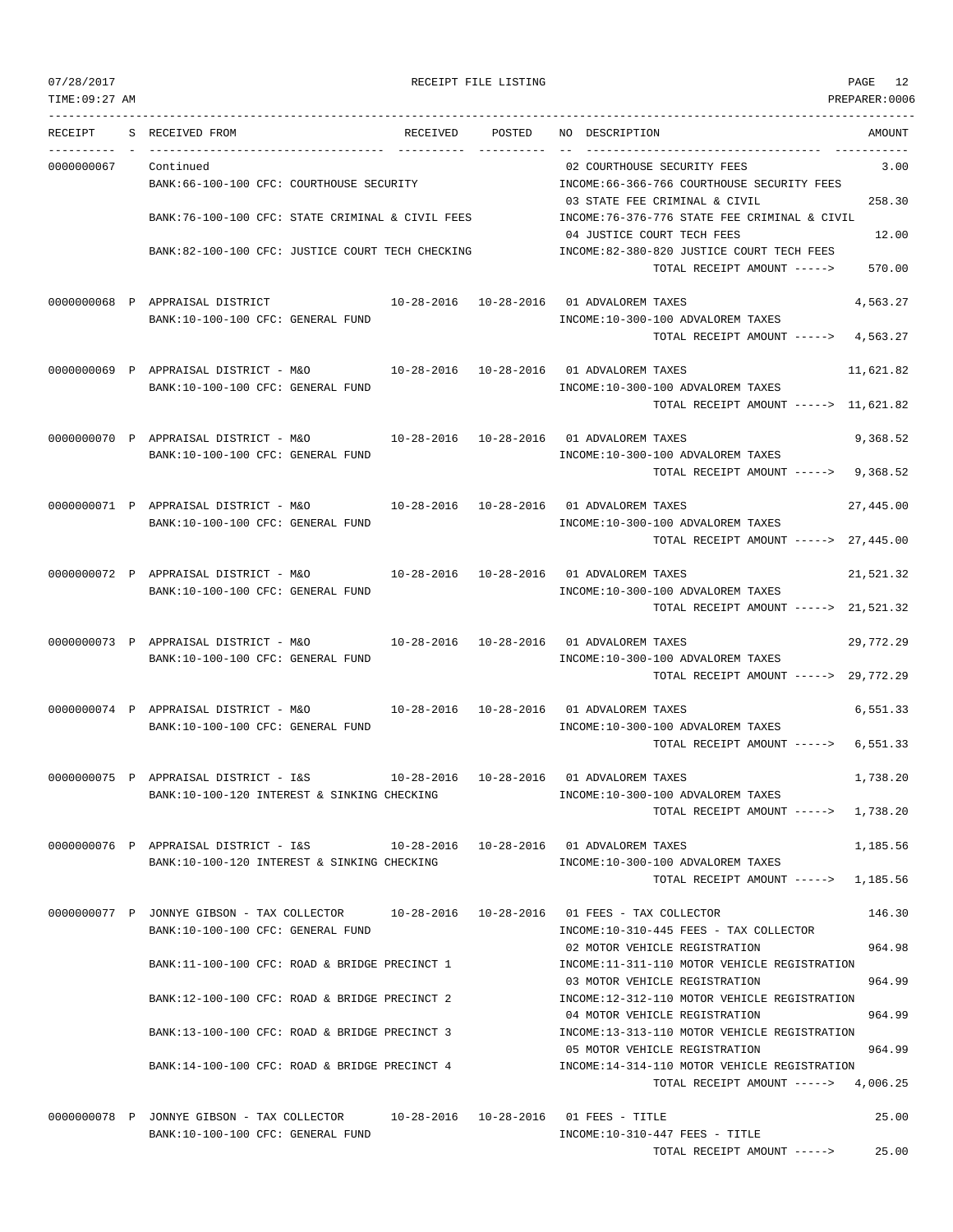| 07/28/2017<br>TIME: 09:27 AM |                                                                                                                                 |                                   | RECEIPT FILE LISTING |                                                                                                                          | PAGE<br>13<br>PREPARER:0006 |
|------------------------------|---------------------------------------------------------------------------------------------------------------------------------|-----------------------------------|----------------------|--------------------------------------------------------------------------------------------------------------------------|-----------------------------|
| RECEIPT                      | S RECEIVED FROM                                                                                                                 | RECEIVED                          | POSTED               | NO DESCRIPTION                                                                                                           | AMOUNT                      |
|                              | 0000000079 P JONNYE GIBSON - TAX COLLECTOR<br>BANK:10-100-100 CFC: GENERAL FUND                                                 | $10 - 28 - 2016$ $10 - 28 - 2016$ |                      | 01 FEES - TITLE<br>INCOME:10-310-447 FEES - TITLE<br>TOTAL RECEIPT AMOUNT ----->                                         | 15.00<br>15.00              |
|                              | 0000000080 P APPRAISAL DISTRICT - M&O<br>BANK:10-100-100 CFC: GENERAL FUND                                                      |                                   |                      | 10-28-2016  10-28-2016  01 ADVALOREM TAXES<br>INCOME:10-300-100 ADVALOREM TAXES<br>TOTAL RECEIPT AMOUNT ----->           | 9,994.09<br>9,994.09        |
|                              | 0000000081 P APPRAISAL DISTRICT - M&O<br>BANK:10-100-100 CFC: GENERAL FUND                                                      |                                   |                      | 10-28-2016  10-28-2016  01 ADVALOREM TAXES<br>INCOME:10-300-100 ADVALOREM TAXES<br>TOTAL RECEIPT AMOUNT -----> 45,460.56 | 45,460.56                   |
|                              | 0000000082 P APPRAISAL DISTRICT - I&S<br>BANK:10-100-120 INTEREST & SINKING CHECKING                                            |                                   |                      | 10-28-2016  10-28-2016  01 ADVALOREM TAXES<br>INCOME:10-300-100 ADVALOREM TAXES<br>TOTAL RECEIPT AMOUNT -----> 2,920.11  | 2,920.11                    |
|                              | 0000000083 P APPRAISAL DISTRICT - I&S $10-28-2016$ 10-28-2016 01 ADVALOREM TAXES<br>BANK:10-100-120 INTEREST & SINKING CHECKING |                                   |                      | INCOME:10-300-100 ADVALOREM TAXES<br>TOTAL RECEIPT AMOUNT -----> 13,360.65                                               | 13,360.65                   |
|                              | 0000000084 P APPRAISAL DISTRICT - I&S<br>BANK:10-100-120 INTEREST & SINKING CHECKING                                            |                                   |                      | 10-28-2016  10-28-2016  01 ADVALOREM TAXES<br>INCOME:10-300-100 ADVALOREM TAXES<br>TOTAL RECEIPT AMOUNT ----->           | 3,400.08<br>3,400.08        |
|                              | 0000000085 P APPRAISAL DISTRICT - I&S<br>BANK:10-100-120 INTEREST & SINKING CHECKING                                            |                                   |                      | 10-28-2016  10-28-2016  01 ADVALOREM TAXES<br>INCOME:10-300-100 ADVALOREM TAXES<br>TOTAL RECEIPT AMOUNT ----->           | 8,047.07<br>8,047.07        |
|                              | 0000000086 P APPRAISAL DISTRICT - I&S<br>BANK:10-100-120 INTEREST & SINKING CHECKING                                            |                                   |                      | 10-28-2016  10-28-2016  01 ADVALOREM TAXES<br>INCOME:10-300-100 ADVALOREM TAXES<br>TOTAL RECEIPT AMOUNT ----->           | 6,325.02<br>6,325.02        |
|                              | 0000000087 P APPRAISAL DISTRICT - I&S<br>BANK:10-100-120 INTEREST & SINKING CHECKING                                            | 10-28-2016  10-28-2016            |                      | 01 ADVALOREM TAXES<br>INCOME:10-300-100 ADVALOREM TAXES<br>TOTAL RECEIPT AMOUNT ----->                                   | 8,721.70<br>8,721.70        |
|                              | 0000000088 P APPRAISAL DISTRICT - I&S<br>BANK:10-100-120 INTEREST & SINKING CHECKING                                            |                                   |                      | 10-28-2016  10-28-2016  01 ADVALOREM TAXES<br>INCOME:10-300-100 ADVALOREM TAXES<br>TOTAL RECEIPT AMOUNT ----->           | 2,753.37<br>2,753.37        |
|                              | 0000000089 P ANGIE PIPPIN - JP<br>BANK:10-100-100 CFC: GENERAL FUND                                                             |                                   |                      | 10-28-2016  10-28-2016  01 FEES - JP #1<br>INCOME:10-310-430 FEES - JP #1<br>02 COURTHOUSE SECURITY FEES                 | 68.90<br>1.00               |
|                              | BANK:66-100-100 CFC: COURTHOUSE SECURITY                                                                                        |                                   |                      | INCOME: 66-366-766 COURTHOUSE SECURITY FEES<br>03 STATE FEE CRIMINAL & CIVIL                                             | 86.10                       |
|                              | BANK:76-100-100 CFC: STATE CRIMINAL & CIVIL FEES                                                                                |                                   |                      | INCOME: 76-376-776 STATE FEE CRIMINAL & CIVIL<br>04 JUSTICE COURT TECH FEES                                              | 4.00                        |
|                              | BANK:82-100-100 CFC: JUSTICE COURT TECH CHECKING                                                                                |                                   |                      | INCOME:82-380-820 JUSTICE COURT TECH FEES<br>TOTAL RECEIPT AMOUNT ----->                                                 | 160.00                      |
|                              | 0000000090 P SUNOCO PARTNERS MARKETING 10-28-2016 10-28-2016 01 OIL & GAS INCOME<br>BANK:10-100-100 CFC: GENERAL FUND           |                                   |                      | INCOME:10-300-204 OIL & GAS INCOME<br>TOTAL RECEIPT AMOUNT ----->                                                        | 21.98<br>21.98              |
|                              | 0000000091 P APPRAISAL DISTRICT $10-28-2016$ $10-28-2016$ 01 DELINQUENT ADVALOREM TAXES<br>BANK:10-100-100 CFC: GENERAL FUND    |                                   |                      | INCOME:10-300-105 DELINQUENT ADVALOREM TAXES<br>TOTAL RECEIPT AMOUNT ----->                                              | 75.00<br>75.00              |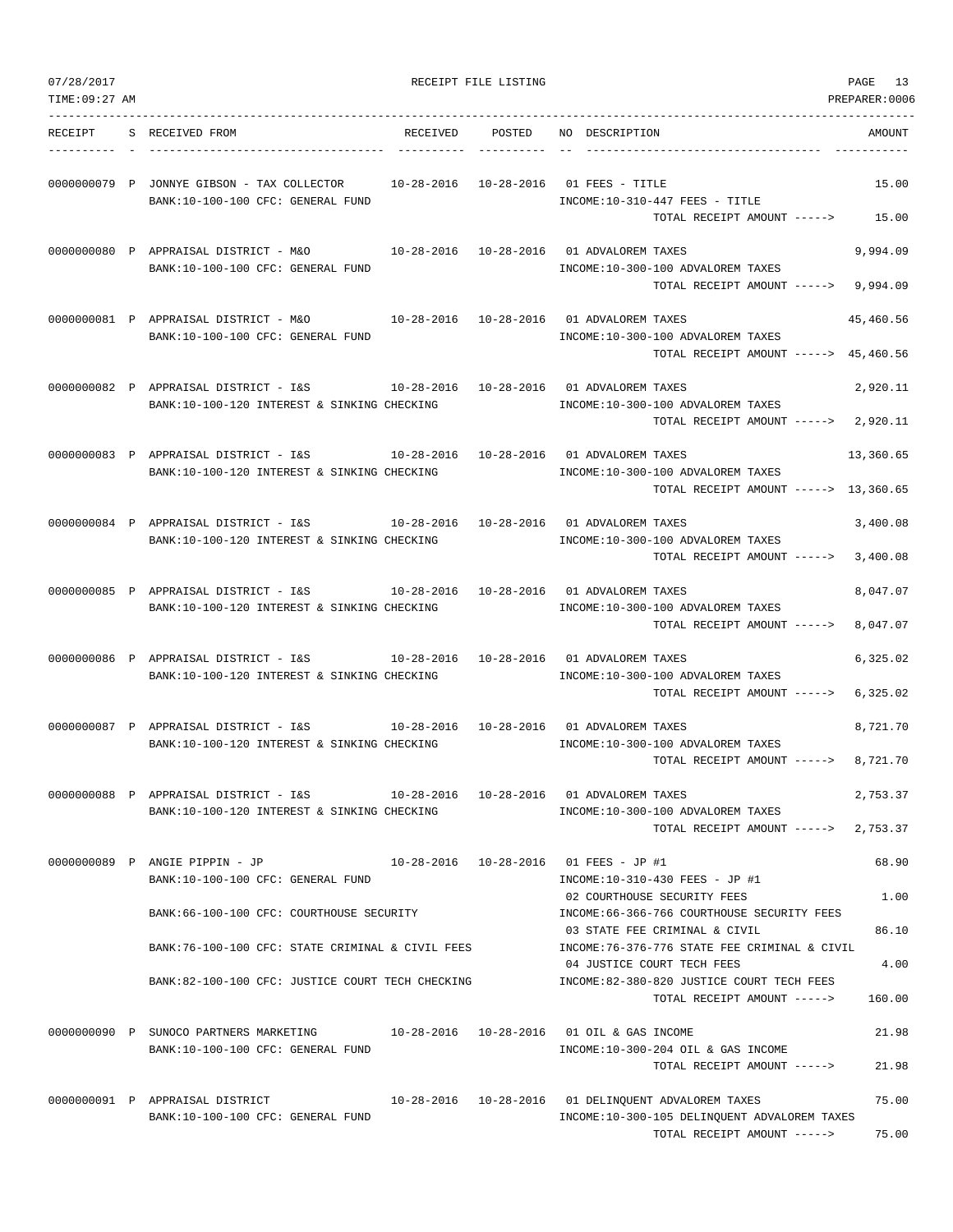| 07/28/2017     |                                                                                                                                                                       | RECEIPT FILE LISTING |                                                                                                                                                                                                           | PAGE<br>14            |
|----------------|-----------------------------------------------------------------------------------------------------------------------------------------------------------------------|----------------------|-----------------------------------------------------------------------------------------------------------------------------------------------------------------------------------------------------------|-----------------------|
| TIME: 09:27 AM |                                                                                                                                                                       |                      |                                                                                                                                                                                                           | PREPARER:0006         |
| RECEIPT        | RECEIVED POSTED<br>S RECEIVED FROM                                                                                                                                    |                      | NO DESCRIPTION                                                                                                                                                                                            | AMOUNT                |
|                | 0000000092 P EMILIA GARCIA - SENIOR CITIZENS 10-28-2016 10-28-2016 01 FOOD DONATIONS<br>BANK:78-100-100 CFC: SENIOR CITIZENS                                          |                      | INCOME: 78-378-712 FOOD DONATIONS<br>TOTAL RECEIPT AMOUNT ----->                                                                                                                                          | 422.00<br>422.00      |
|                | 0000000093 P EMILIA GARCIA - SENIOR CITIZENS 10-28-2016 10-28-2016 01 FOOD DONATIONS<br>BANK: 78-100-100 CFC: SENIOR CITIZENS                                         |                      | INCOME: 78-378-712 FOOD DONATIONS<br>TOTAL RECEIPT AMOUNT ----->                                                                                                                                          | 52.50<br>52.50        |
|                | 0000000094 P APPRAISAL DISTRICT - I&S<br>BANK:10-100-120 INTEREST & SINKING CHECKING                                                                                  |                      | 10-31-2016  10-31-2016  01 ADVALOREM TAXES<br>INCOME:10-300-100 ADVALOREM TAXES<br>TOTAL RECEIPT AMOUNT -----> 29,494.25                                                                                  | 29,494.25             |
|                | 0000000095 P APPRAISAL DISTRICT - M&O<br>BANK:10-100-100 CFC: GENERAL FUND                                                                                            |                      | 10-31-2016  10-31-2016  01 ADVALOREM TAXES<br>INCOME:10-300-100 ADVALOREM TAXES<br>TOTAL RECEIPT AMOUNT -----> 100,381.53                                                                                 | 100,381.53            |
|                | 0000000132 P TX DEPT OF TRANSPORTATION<br>BANK:11-100-100 CFC: ROAD & BRIDGE PRECINCT 1                                                                               |                      | INCOME:11-611-120 SALARY - PART TIME<br>TOTAL RECEIPT AMOUNT -----> 8,101.07                                                                                                                              | 8,101.07              |
|                | 0000000133 P TX DEPT OF TRANSPORTATION 10-21-2016 10-21-2016 01 REPAIRS & MAINTENANCE<br>BANK:12-100-100 CFC: ROAD & BRIDGE PRECINCT 2                                |                      | INCOME:12-612-320 REPAIRS & MAINTENANCE<br>02 SALARY - PART TIME                                                                                                                                          | 31,559.06<br>5,000.00 |
|                | BANK:12-100-100 CFC: ROAD & BRIDGE PRECINCT 2                                                                                                                         |                      | INCOME:12-612-120 SALARY - PART TIME<br>TOTAL RECEIPT AMOUNT -----> 36,559.06                                                                                                                             |                       |
|                | 0000000134 P TX DEPT OF TRANSPORTATION<br>$10-21-2016$ $10-21-2016$<br>BANK:13-100-100 CFC: ROAD & BRIDGE PRECINCT 3<br>BANK:13-100-100 CFC: ROAD & BRIDGE PRECINCT 3 |                      | 01 DIESEL, OIL, AND GASOLINE<br>INCOME:13-613-700 DIESEL, OIL, AND GASOLINE<br>02 ROAD MATERIAL & CONSTRUCTION<br>INCOME:13-613-705 ROAD MATERIAL & CONSTRUCTION<br>TOTAL RECEIPT AMOUNT -----> 16,401.87 | 6,401.87<br>10,000.00 |
|                | 0000000176 U DUPLICATE RECEIPT 10-01-2016<br>BANK: 78-100-100 CFC: SENIOR CITIZENS                                                                                    |                      | 01 FOOD DONATIONS<br>INCOME: 78-378-712 FOOD DONATIONS<br>TOTAL RECEIPT AMOUNT ----->                                                                                                                     | 55.50<br>55.50        |
|                | 0000000177 P Emilia Garcia-Sr Citizens 10-01-2016 10-01-2016 01 FOOD DONATIONS<br>BANK: 78-100-100 CFC: SENIOR CITIZENS                                               |                      | INCOME: 78-378-712 FOOD DONATIONS<br>TOTAL RECEIPT AMOUNT ----->                                                                                                                                          | 35.50<br>35.50        |
|                | 0000000178 P Emilia Garcia - Sr Citizens 10-01-2016 10-01-2016 01 FOOD DONATIONS<br>BANK: 78-100-100 CFC: SENIOR CITIZENS                                             |                      | INCOME: 78-378-712 FOOD DONATIONS<br>TOTAL RECEIPT AMOUNT ----->                                                                                                                                          | 38.00<br>38.00        |
|                | 0000000179 P Emilia Garcia - Sr Citizens 10-01-2016 10-01-2016 01 FOOD DONATIONS<br>BANK: 78-100-100 CFC: SENIOR CITIZENS                                             |                      | INCOME: 78-378-712 FOOD DONATIONS<br>TOTAL RECEIPT AMOUNT ----->                                                                                                                                          | 278.00<br>278.00      |
|                | 0000000180 P Pat Thomson - County Clerk 10-01-2016 10-01-2016 01 FEES - COUNTY CLERK<br>BANK:10-100-100 CFC: GENERAL FUND                                             |                      | INCOME:10-310-410 FEES - COUNTY CLERK                                                                                                                                                                     | 68.20                 |
|                | BANK:56-100-100 CFC: COUNTY CLERK PRESERVATION                                                                                                                        |                      | 02 PRESERVATION VS HB 1744<br>INCOME: 56-356-757 PRESERVATION VS HB 1744<br>03 STATE FEE CRIMINAL & CIVIL                                                                                                 | 1.00<br>1.80          |
|                | BANK:76-100-100 CFC: STATE CRIMINAL & CIVIL FEES                                                                                                                      |                      | INCOME: 76-376-776 STATE FEE CRIMINAL & CIVIL<br>04 FEES - COUNTY CLERK                                                                                                                                   | 48.00                 |
|                | BANK:10-100-100 CFC: GENERAL FUND                                                                                                                                     |                      | INCOME:10-310-410 FEES - COUNTY CLERK                                                                                                                                                                     |                       |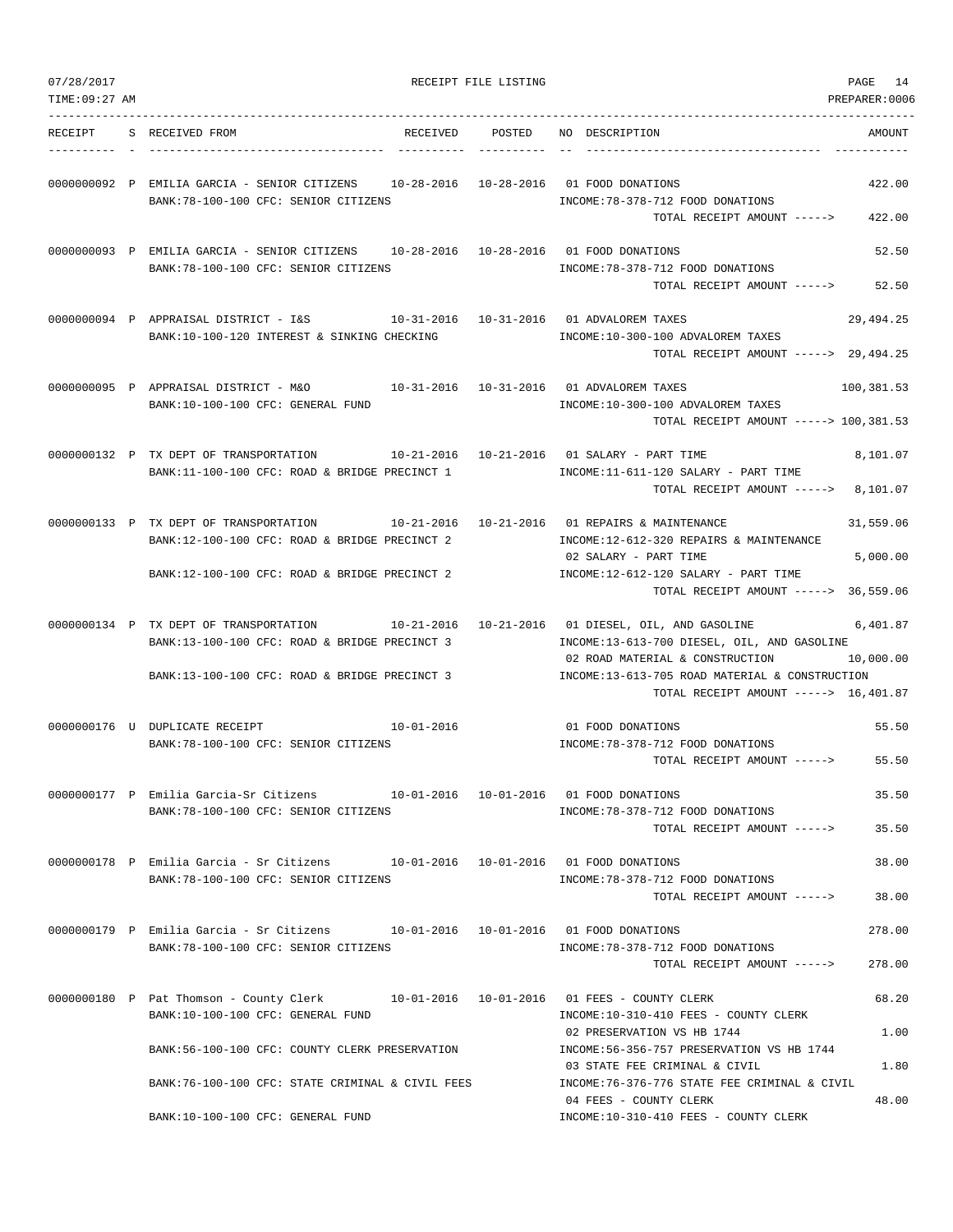TIME:09:27 AM PREPARER:0006 --------------------------------------------------------------------------------------------------------------------------------- RECEIPT S RECEIVED FROM RECEIVED POSTED NO DESCRIPTION AMOUNT ---------- - ----------------------------------- ---------- ---------- -- ----------------------------------- ----------- 0000000180 Continued 05 COUNTY CLERK ARCHIVE FEES 40.00 BANK:50-100-100 CFC: COUNTY CLERK ARCHIVES FUND INCOME:50-350-750 COUNTY CLERK ARCHIVE FEES 06 COUNTY CLERK PRESERVATION FEES 40.00 BANK:56-100-100 CFC: COUNTY CLERK PRESERVATION INCOME:56-356-756 COUNTY CLERK PRESERVATION FEES 07 COURTHOUSE SECURITY FEES 4.00 BANK:66-100-100 CFC: COURTHOUSE SECURITY INCOME:66-366-766 COURTHOUSE SECURITY FEES TOTAL RECEIPT AMOUNT -----> 203.00 0000000181 P Pat Thomson - County Clerk 10-01-2016 10-01-2016 01 FEES - COUNTY CLERK 108.00 BANK:10-100-100 CFC: GENERAL FUND INCOME:10-310-410 FEES - COUNTY CLERK 02 COUNTY CLERK ARCHIVE FEES 10.00 BANK:50-100-100 CFC: COUNTY CLERK ARCHIVES FUND INCOME:50-350-750 COUNTY CLERK ARCHIVE FEES 03 COUNTY CLERK PRESERVATION FEES 10.00 BANK:56-100-100 CFC: COUNTY CLERK PRESERVATION INCOME:56-356-756 COUNTY CLERK PRESERVATION FEES 04 COURTHOUSE SECURITY FEES 1.00 BANK:66-100-100 CFC: COURTHOUSE SECURITY INCOME:66-366-766 COURTHOUSE SECURITY FEES 05 FEES - COUNTY CLERK 133.00 BANK:10-100-100 CFC: GENERAL FUND INCOME:10-310-410 FEES - COUNTY CLERK 06 COUNTY CLERK ARCHIVE FEES 50.00 BANK:50-100-100 CFC: COUNTY CLERK ARCHIVES FUND INCOME:50-350-750 COUNTY CLERK ARCHIVE FEES 07 COUNTY CLERK PRESERVATION FEES 84.00 BANK:56-100-100 CFC: COUNTY CLERK PRESERVATION INCOME:56-356-756 COUNTY CLERK PRESERVATION FEES 08 COURTHOUSE SECURITY FEES 5.00 BANK:66-100-100 CFC: COURTHOUSE SECURITY **INCOME:66-366-766 COURTHOUSE SECURITY FEES** TOTAL RECEIPT AMOUNT -----> 401.00 0000000183 P Angie Pippin - JP 10-01-2016 10-01-2016 01 FEES - JP #1 289.00 BANK:10-100-100 CFC: GENERAL FUND INCOME:10-310-430 FEES - JP #1 02 COURTHOUSE SECURITY FEES 1.00 BANK:66-100-100 CFC: COURTHOUSE SECURITY INCOME:66-366-766 COURTHOUSE SECURITY FEES 03 STATE FEE CRIMINAL & CIVIL 16.00 BANK:76-100-100 CFC: STATE CRIMINAL & CIVIL FEES INCOME:76-376-776 STATE FEE CRIMINAL & CIVIL 04 JUSTICE COURT TECH FEES 4.00 BANK:82-100-100 CFC: JUSTICE COURT TECH CHECKING INCOME:82-380-820 JUSTICE COURT TECH FEES TOTAL RECEIPT AMOUNT -----> 310.00 0000000200 P Angie Pippin - JP 10-28-2016 10-28-2016 01 FEES - JP #1 100.00 BANK:10-100-100 CFC: GENERAL FUND INCOME:10-310-430 FEES - JP #1 TOTAL RECEIPT AMOUNT -----> 100.00 0000000201 P ANgie Pippin - JP 10-05-2016 10-05-2016 01 FEES - JP #1 0.45 BANK:10-100-100 CFC: GENERAL FUND **INCOME:10-310-430 FEES** - JP #1 02 COURTHOUSE SECURITY FEES 0.05 BANK:66-100-100 CFC: COURTHOUSE SECURITY INCOME:66-366-766 COURTHOUSE SECURITY FEES 03 STATE FEE CRIMINAL & CIVIL 4.50 BANK:76-100-100 CFC: STATE CRIMINAL & CIVIL FEES INCOME:76-376-776 STATE FEE CRIMINAL & CIVIL TOTAL RECEIPT AMOUNT -----> 5.00 0000000203 P Judiciary Supplement - Treasurer 10-11-2016 10-11-2016 01 SUPPLEMENT - COUNTY JUDGE 180.70 BANK:10-100-100 CFC: GENERAL FUND INCOME:10-320-405 SUPPLEMENT - COUNTY JUDGE TOTAL RECEIPT AMOUNT -----> 180.70 0000000204 P State Comptroller - Treasurer 10-27-2016 10-27-2016 01 GROSS WEIGHT AND AXLE FEES 5,857.29 BANK:11-100-100 CFC: ROAD & BRIDGE PRECINCT 1 INCOME:11-311-120 GROSS WEIGHT AND AXLE FEES 02 GROSS WEIGHT AND AXLE FEES 5,857.29 BANK:12-100-100 CFC: ROAD & BRIDGE PRECINCT 2 INCOME:12-312-120 GROSS WEIGHT AND AXLE FEES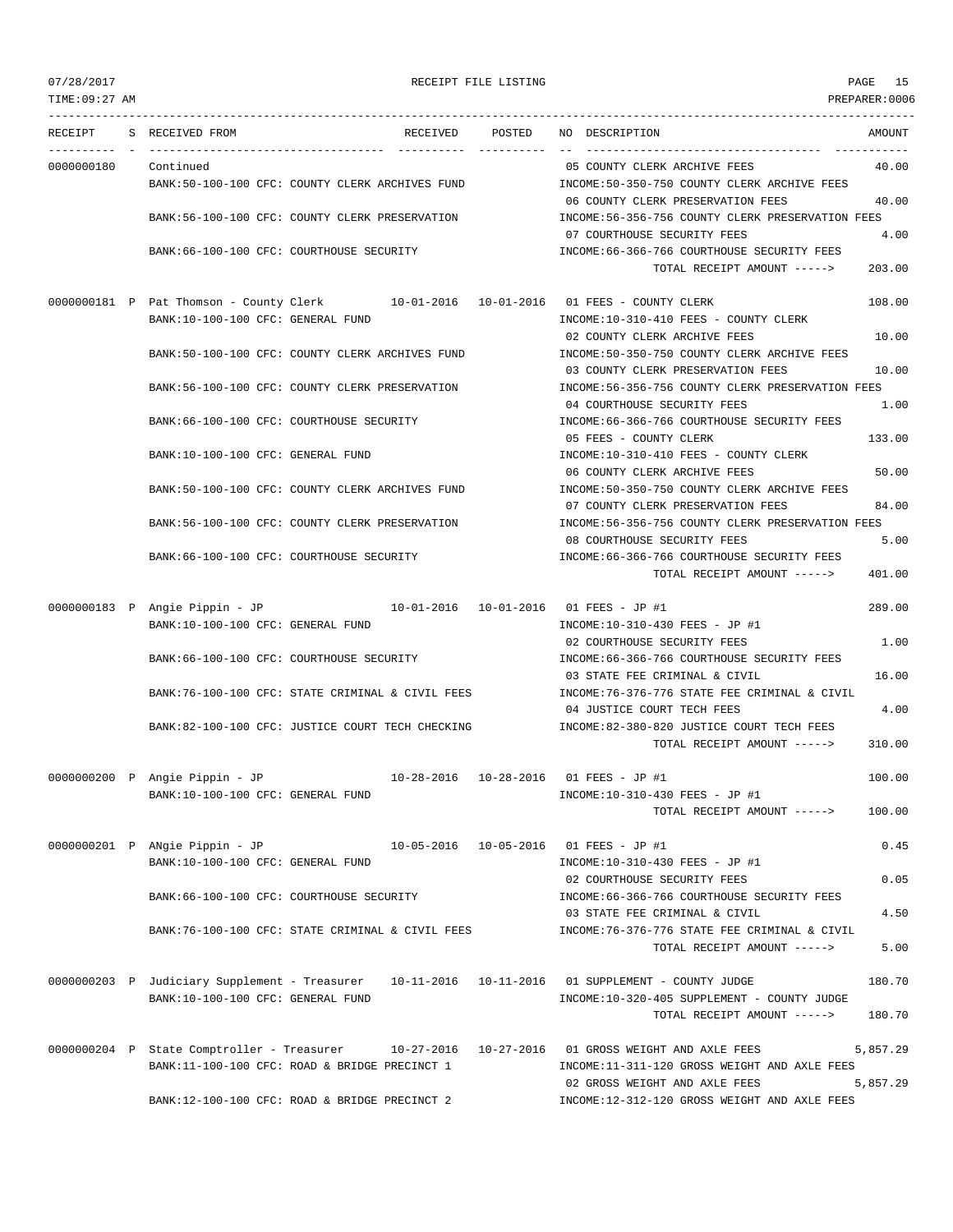| 07/28/2017           | RECEIPT FILE LISTING                                                                           |                                                                      | PAGE 16        |
|----------------------|------------------------------------------------------------------------------------------------|----------------------------------------------------------------------|----------------|
| TIME: 09:27 AM       |                                                                                                |                                                                      | PREPARER: 0006 |
|                      | RECEIPT S RECEIVED FROM                                                                        | RECEIVED POSTED NO DESCRIPTION                                       | AMOUNT         |
| 0000000204 Continued |                                                                                                | 03 GROSS WEIGHT AND AXLE FEES                                        | 5,857.28       |
|                      | BANK:13-100-100 CFC: ROAD & BRIDGE PRECINCT 3                                                  | INCOME:13-313-120 GROSS WEIGHT AND AXLE FEES                         |                |
|                      |                                                                                                | 04 GROSS WEIGHT AND AXLE FEES                                        | 5,857.28       |
|                      | BANK:14-100-100 CFC: ROAD & BRIDGE PRECINCT 4                                                  | INCOME:14-314-120 GROSS WEIGHT AND AXLE FEES                         |                |
|                      |                                                                                                | TOTAL RECEIPT AMOUNT -----> 23,429.14                                |                |
|                      | 0000000205 P State Comptroller - Treasurer 10-17-2016 10-17-2016 01 GROSS WEIGHT AND AXLE FEES |                                                                      | 5,146.05       |
|                      | BANK:11-100-100 CFC: ROAD & BRIDGE PRECINCT 1                                                  | INCOME:11-311-120 GROSS WEIGHT AND AXLE FEES                         |                |
|                      |                                                                                                | 02 GROSS WEIGHT AND AXLE FEES                                        | 5,146.05       |
|                      | BANK:12-100-100 CFC: ROAD & BRIDGE PRECINCT 2                                                  | INCOME:12-312-120 GROSS WEIGHT AND AXLE FEES                         |                |
|                      |                                                                                                | 03 GROSS WEIGHT AND AXLE FEES                                        | 5,146.06       |
|                      | BANK:13-100-100 CFC: ROAD & BRIDGE PRECINCT 3                                                  | INCOME:13-313-120 GROSS WEIGHT AND AXLE FEES                         |                |
|                      |                                                                                                | 04 GROSS WEIGHT AND AXLE FEES                                        | 5,146.06       |
|                      | BANK:14-100-100 CFC: ROAD & BRIDGE PRECINCT 4                                                  | INCOME:14-314-120 GROSS WEIGHT AND AXLE FEES                         |                |
|                      |                                                                                                | TOTAL RECEIPT AMOUNT -----> 20,584.22                                |                |
|                      | 0000000206 P Emilia Garcia - Sr Citizens 10-11-2016 10-11-2016 01 WCTCOG PROGRAM               |                                                                      | 1,212.75       |
|                      | BANK: 78-100-100 CFC: SENIOR CITIZENS                                                          | INCOME: 78-378-710 WCTCOG PROGRAM                                    |                |
|                      |                                                                                                | TOTAL RECEIPT AMOUNT -----> 1,212.75                                 |                |
|                      |                                                                                                |                                                                      |                |
|                      | 0000000243 P BANK INTEREST $10-31-2016$ $10-31-2016$ 01 GENERAL FUND                           |                                                                      | 75.93          |
|                      | BANK:10-100-100 CFC: GENERAL FUND                                                              | INCOME:10-300-180 INTEREST EARNED                                    |                |
|                      |                                                                                                | 02 COURT RECORDS PRESERVATION                                        | 0.03           |
|                      | BANK:30-100-100 CFC: COURT RECORDS PRES FUND                                                   | INCOME: 30-330-180 INTEREST EARNED                                   |                |
|                      |                                                                                                | 03 DISTRICT COURT TECH FUND                                          | 0.01           |
|                      | BANK:36-100-100 CFC: DIST COURT RECORDS TECH FUND                                              | INCOME: 36-336-180 INTEREST EARNED                                   |                |
|                      |                                                                                                | 04 COUNTY CLERK ARCHIVES FUND                                        | 0.34           |
|                      | BANK:50-100-100 CFC: COUNTY CLERK ARCHIVES FUND                                                | INCOME: 50-350-180 INTEREST EARNED                                   |                |
|                      |                                                                                                | 05 COUNTY CLERK PRESERVATION                                         | 1.06           |
|                      | BANK:56-100-100 CFC: COUNTY CLERK PRESERVATION                                                 | INCOME: 56-356-180 INTEREST EARNED<br>06 DISTRICT CLERK PRESERVATION | 0.37           |
|                      | BANK: 63-100-100 CFC: DISTRICT CLERK PRESERVATION                                              | INCOME: 63-363-180 INTEREST EARNED                                   |                |
|                      |                                                                                                | 07 COUNTY PRESERVATION                                               | 0.05           |
|                      | BANK:68-100-100 CFC: COUNTY PRESERVATION                                                       | INCOME: 68-368-180 INTEREST EARNED                                   |                |
|                      |                                                                                                | 08 HOT CHECK                                                         | 0.16           |
|                      | BANK: 72-100-100 CFC: HOT CHECK FUND                                                           | INCOME: 72-372-180 INTEREST EARNED                                   |                |
|                      |                                                                                                | 09 JP COURT TECH FUND                                                | 0.05           |
|                      | BANK:82-100-100 CFC: JUSTICE COURT TECH CHECKING                                               | INCOME:82-380-180 INTEREST EARNED                                    |                |
|                      |                                                                                                | TOTAL RECEIPT AMOUNT ----->                                          | 78.00          |
|                      | 0000000244 P Emilia Garcia - Sr. Citizens 10-31-2016 10-31-2016 01 WCTCOG PROGRAM              |                                                                      | 217.80         |
|                      | BANK: 78-100-100 CFC: SENIOR CITIZENS                                                          | INCOME: 78-378-710 WCTCOG PROGRAM                                    |                |
|                      |                                                                                                | TOTAL RECEIPT AMOUNT ----->                                          | 217.80         |
|                      |                                                                                                |                                                                      |                |
|                      | 0000000250 P Gina Pasley - District Clerk                                                      |                                                                      | 71.00          |
|                      | BANK:10-100-100 CFC: GENERAL FUND                                                              | INCOME:10-310-425 FEES - DISTRICT CLERK                              |                |
|                      |                                                                                                | $02$ FEES - JP #1                                                    | 8.00           |
|                      | BANK:10-100-100 CFC: GENERAL FUND                                                              | INCOME:10-310-430 FEES - JP #1                                       |                |
|                      |                                                                                                | 03 FEES - SHERIFF                                                    | 15.00          |
|                      | BANK:10-100-100 CFC: GENERAL FUND                                                              | INCOME:10-310-455 FEES - SHERIFF                                     |                |
|                      |                                                                                                | 04 DIST COURT REC TECH FEES                                          | 10.00          |
|                      | BANK:36-100-100 CFC: DIST COURT RECORDS TECH FUND                                              | INCOME: 36-336-736 DIST COURT REC TECH FEES                          |                |
|                      |                                                                                                | 05 RECORDS PRESERVATION FEES                                         | 10.00          |
|                      | BANK:30-100-100 CFC: COURT RECORDS PRES FUND                                                   | INCOME: 30-330-730 RECORDS PRESERVATION FEES                         |                |
|                      |                                                                                                | 06 LAW LIBRARY FEES                                                  | 35.00          |

BANK:60-100-100 CFC: LAW LIBRARY **INCOME:60-360-760 LAW LIBRARY FEES**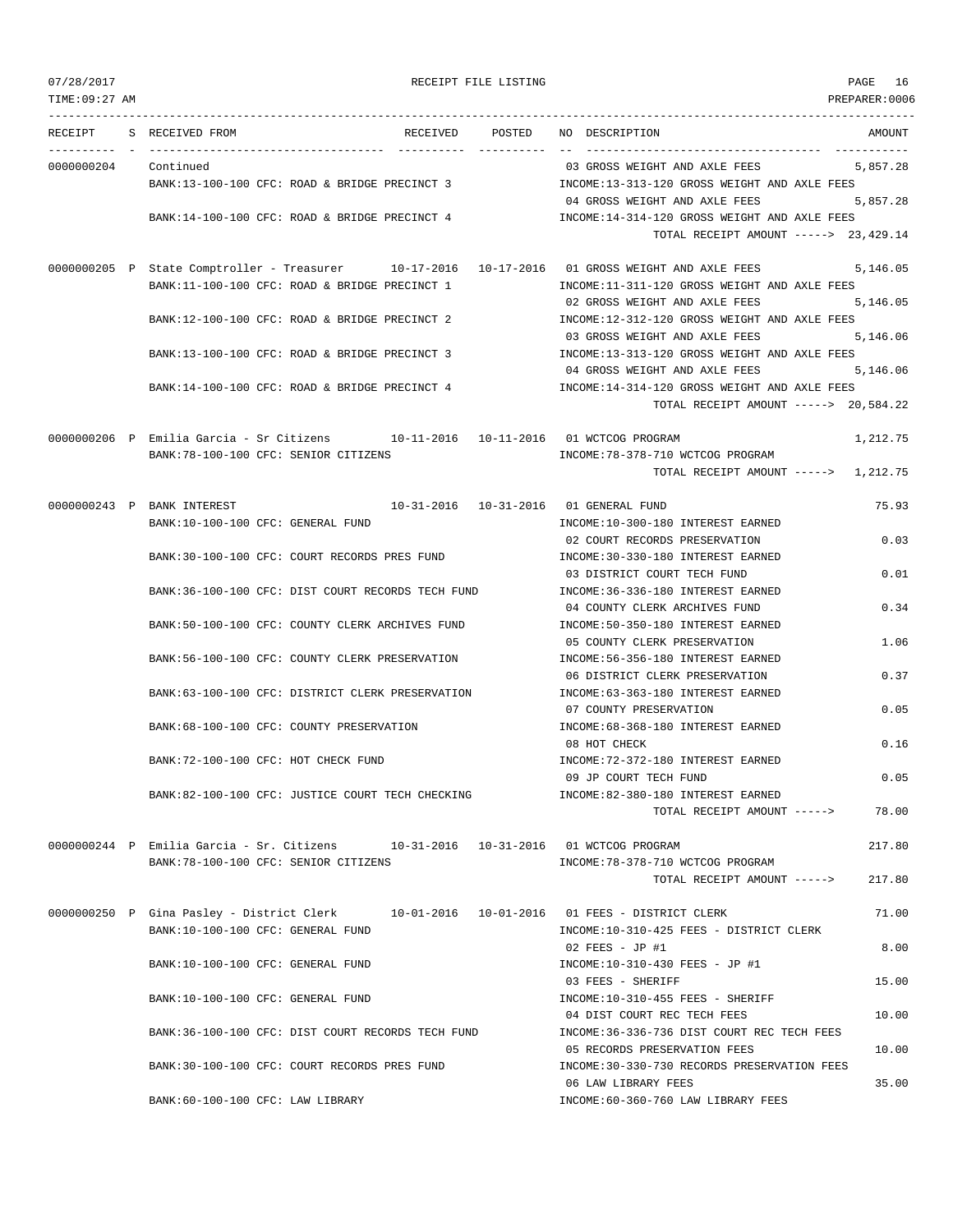TIME:09:27 AM PREPARER:0006

### 07/28/2017 RECEIPT FILE LISTING PAGE 17

--------------------------------------------------------------------------------------------------------------------------------- RECEIPT S RECEIVED FROM THE RECEIVED POSTED NO DESCRIPTION AMOUNT AMOUNT ---------- - ----------------------------------- ---------- ---------- -- ----------------------------------- ----------- 0000000250 Continued 07 DIST CLERK PRESERVATION FEES 5.00 BANK:63-100-100 CFC: DISTRICT CLERK PRESERVATION INCOME:63-363-763 DIST CLERK PRESERVATION FEES 08 COURTHOUSE SECURITY FEES 5.00 BANK:66-100-100 CFC: COURTHOUSE SECURITY INCOME:66-366-766 COURTHOUSE SECURITY FEES 09 COUNTY PRESERVATION FEES 5.00 BANK:68-100-100 CFC: COUNTY PRESERVATION INCOME:68-368-768 COUNTY PRESERVATION FEES 10 STATE FEE CRIMINAL & CIVIL 132.00 BANK:76-100-100 CFC: STATE CRIMINAL & CIVIL FEES INCOME:76-376-776 STATE FEE CRIMINAL & CIVIL 11 C&D COURT TECH FEES 15.00

TOTAL RECEIPT AMOUNT -----> 311.00

BANK:33-100-100 CFC: C&D COURT TECHNOLOGY FUND INCOME:33-333-733 C&D COURT TECH FEES

- 0000000252 P Gina Pasley District Clerk 10-06-2016 10-06-2016 01 FEES DISTRICT CLERK 2.00 BANK:10-100-100 CFC: GENERAL FUND INCOME:10-310-425 FEES - DISTRICT CLERK TOTAL RECEIPT AMOUNT -----> 2.00
- 0000000268 P Drug Forfeiture Fund 10-05-2016 10-05-2016 01 FC DRUG FORFEITURE REVENUES 23,786.11 BANK:84-100-150 CFC: FC DRUG FORFEITURE CHECKING INCOME:84-384-840 FC DRUG FORFEITURE REVENUES TOTAL RECEIPT AMOUNT -----> 23,786.11
- 0000000269 P Drug Forfeiture 10-05-2016 10-05-2016 01 INTEREST EARNED 9.05 BANK:84-100-150 CFC: FC DRUG FORFEITURE CHECKING **INCOME:84-384-180 INTEREST EARNED** TOTAL RECEIPT AMOUNT -----> 9.05
- 0000000286 P Bank Interes Grant Assn 10-31-2016 10-31-2016 01 INTEREST EARNED 0.44 BANK:10-100-140 GRANT FUND CHECKING **INCOME:10-300-180 INTEREST EARNED** TOTAL RECEIPT AMOUNT -----> 0.44
- 0000000288 P MMA Interest 10-31-2016 10-31-2016 01 MONEY MARKET CHECKING 26.60 BANK:10-100-130 MONEY MARKET CHECKING INCOME:10-300-180 INTEREST EARNED TOTAL RECEIPT AMOUNT -----> 26.60
- 0000000302 P INMATE PHONE 10-19-2016 10-19-2016 01 INMATE PHONE REVENUES 2,124.59 BANK:70-100-110 INMATE PHONE CHECKING **INCOME:70-370-770 INMATE PHONE REVENUES** TOTAL RECEIPT AMOUNT -----> 2,124.59
- 0000000847 P INMATE PHONE 10-31-2016 10-31-2016 01 INMATE PHONE REVENUES 50.00 BANK:70-100-110 INMATE PHONE CHECKING INCOME:70-370-770 INMATE PHONE REVENUES TOTAL RECEIPT AMOUNT -----> 50.00 0000001159 U INMATE PHONE 10-19-2016 01 INMATE PHONE REVENUES 2,124.59 BANK:70-100-100 CFC: INMATE PHONE FUND INCOME:70-370-770 INMATE PHONE REVENUES
	- TOTAL RECEIPT AMOUNT -----> 2,124.59

REPORT TOTAL 516,662.39